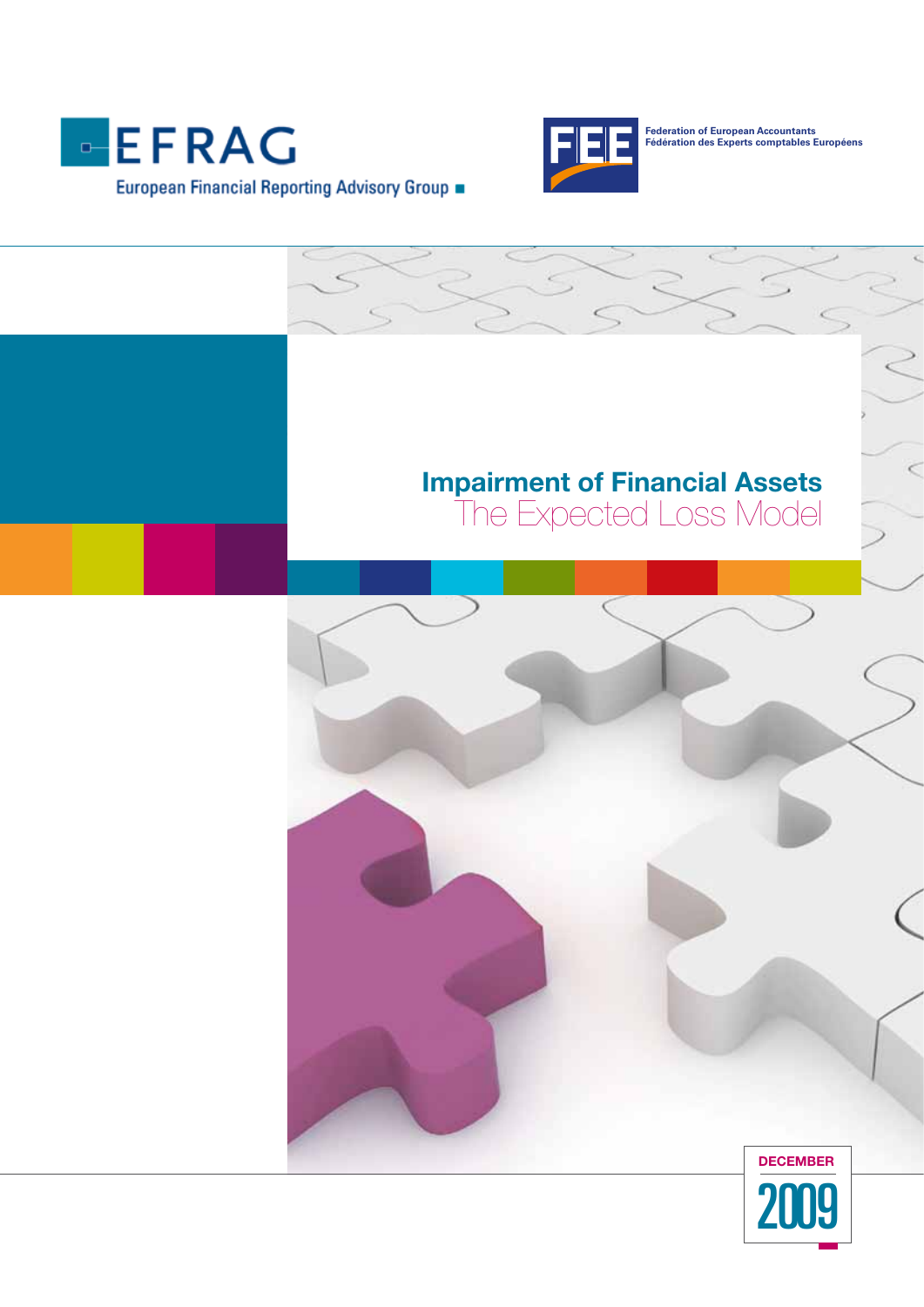*This paper has been prepared jointly by FEE and EFRAG as part of their pro-active work to provide European constituents with a perspective on the IASB's proposals for the impairment of financial assets. It is intended to promote discussion and debate on these proposals. The paper describes the proposals but does not represent the views of either EFRAG or FEE.* 

*The paper has been written to be read in conjunction with the IASB's recently issued Exposure Draft: Financial Instruments: Amortised Cost and Impairment.* 

*Each organisation will consider and formulate a response to the IASB's Exposure Draft under their due process and governance requirements.* 

*Copies of the paper are available from the EFRAG and FEE websites (www.efrag.org; www.fee.be). Copies of the Exposure Draft are available from the IASB's website* **(***minimum system***)** *(www.iasb.org).*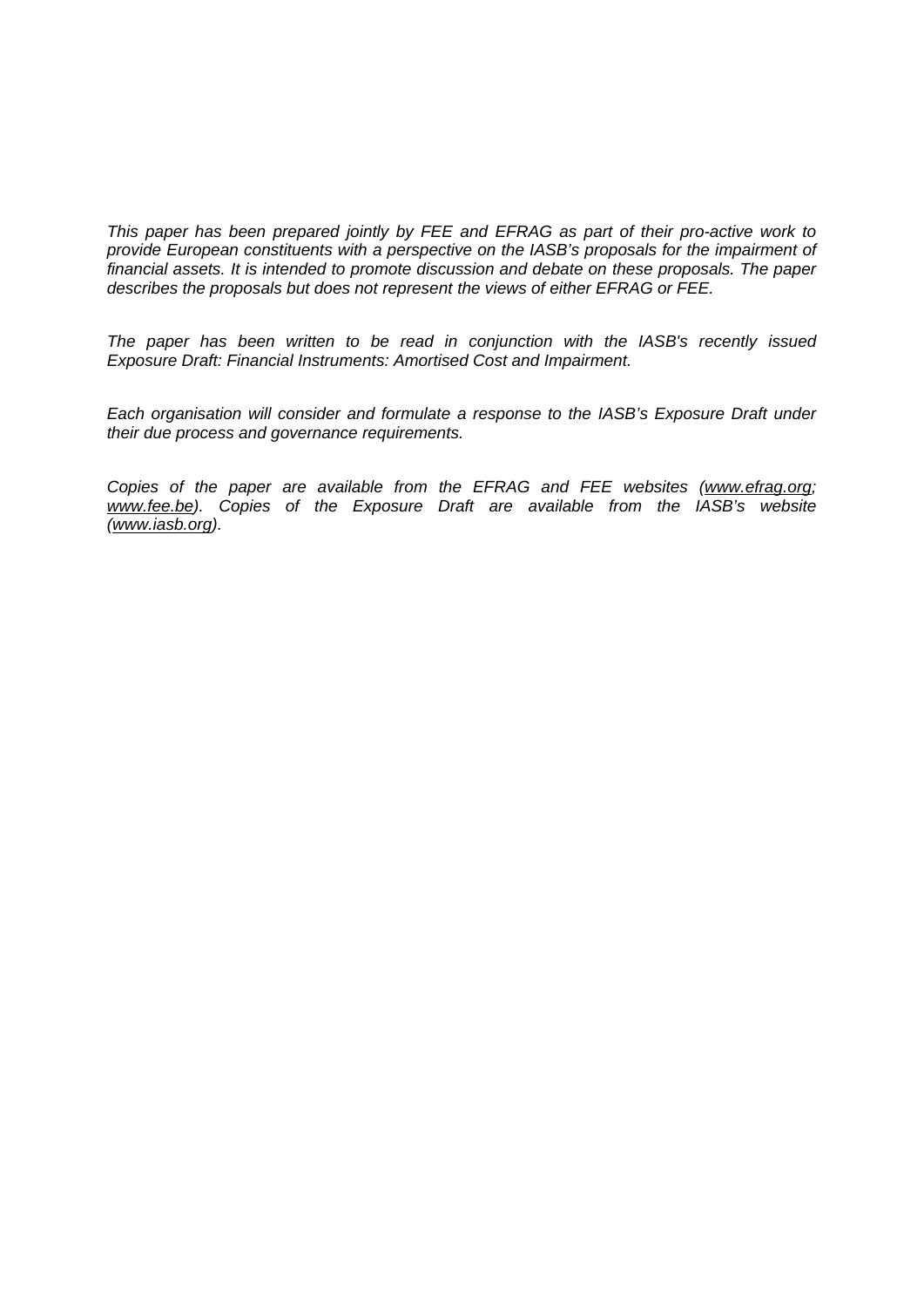



# **Impairment of Financial Assets: The Expected Loss Model**

# **SUMMARY INTRODUCTION**

- 1 In response to the recent financial crisis, aspects of financial reporting have come under the spotlight and calls for change have been raised. The financial reporting of losses on financial assets held at amortised cost is one such principal area and the International Accounting Standards Board (‗IASB') has reacted by proposing a new impairment model. Given the complexity involved in accounting for the impairment of financial assets, both FEE and EFRAG felt that both European constituents and also other interested parties may benefit from having an additional, educational resource to assist them in understanding and analysing the new impairment proposals.
- 2 This joint FEE-EFRAG paper firstly provides detail on the context of the recent IASB proposals and then goes on to give a general description of the expected loss model (including two worked computations). This high-level analysis is followed by a discussion about what information is generated by the model, including a description of how the results would be presented and disclosed in the financial statements and associated notes. Finally the Paper compares the expected loss model with other kinds of impairment models. Appendix A to the paper sets out a list of terms and definitions used in this Paper in order to ensure "common language" in the forthcoming impairment debates. The aim of the paper is to provide general characteristics of the expected loss model, highlight the potential complexities and challenges and stress the key differences from other models rather than provide the assessment of its suitability, which would be provided in the comment letters to IASB by both FEE and EFRAG next year.

# **DETAILED PAPER**

#### **Purpose**

- 3 On 5 November 2009 the IASB issued its exposure draft: *Financial Instruments: Amortised Cost and Impairment* (the Exposure Draft) with comments invited until 30 June 2010. The proposals in the Exposure Draft will replace the amortised cost measurement requirements (including impairment) for financial instruments in IAS 39 Financial Instruments: Recognition and Measurement ('IAS 39'). The IASB plans to develop a final standard from the proposals in the Exposure Draft before the end of 2010 as a  $2^{nd}$  phase of the full replacement of IAS 39 by IFRS 9.
- 4 The Exposure Draft proposes to provide a more principles-based approach to establishing measurement requirements for amortised cost than the one currently required by IAS 39. It has been drafted in such a way that emphasises these principles along with application guidance without including implementation guidance or illustrative examples.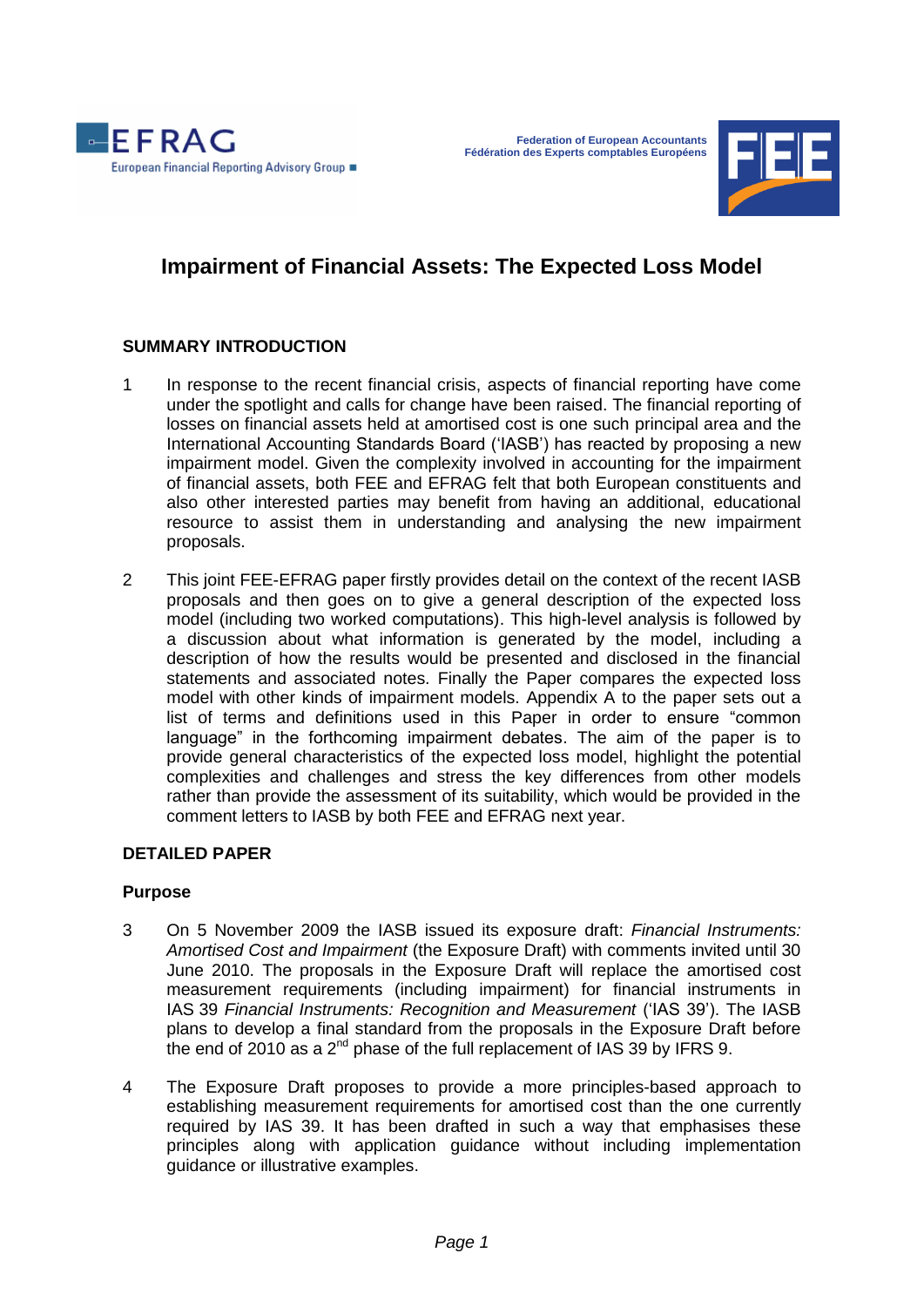- 5 To complement the issuance of the Exposure Draft FEE and EFRAG have drafted a joint paper explaining one key aspect of the Exposure Draft, the expected loss model for impairment of financial assets.
- 6 The primary purpose of the joint paper is to assist stakeholders in developing responses to the IASB on the Exposure Draft by providing additional information about the impairment model it proposes and by explaining and exploring its pros and cons. It has been drafted with a broad range of stakeholders in mind, including those from non-financial services backgrounds. In this regard, the paper is designed to be accessible and easy to understand.
- 7 The paper has been drafted with an educational purpose in mind. This paper is not designed to influence stakeholders' views on the impairment model proposed in the Exposure Draft and as a result does not conclude on a preference for a particular impairment model by either FEE or EFRAG.

# **Context**

- 8 During the current financial crisis, criticisms were raised against the current IFRS impairment model for financial assets (the "incurred loss model"). The issue with the incurred loss model is that impairment losses (and resulting write-downs in the reported value of financial assets) can only be recognised when there is evidence that they exist ("have been incurred"). Reporting entities are not allowed currently to consider the effects of expected losses. There is a view that earlier recognition of loan losses could have potentially reduced the cyclical moves in the recent crisis<sup>1</sup>.
- 9 Responding to the request of the  $G20<sup>2</sup>$  leaders to strengthen accounting recognition of loan-loss provisions by incorporating a broader range of credit information, the IASB has reviewed the incurred loss model and examined the expected loss model as a potential alternative. As a result of its deliberations so far, the IASB issued the Exposure Draft.
- 10 In addition, there has been support from some stakeholders for an impairment model that is counter-cyclical, in particular for a model which includes through-thecycle reserves or provisions, for example the dynamic provisioning model currently required by the Bank of Spain (its central bank). There has also been some support for the creation of a general reserve which would create a regulatory buffer against unexpected impairment losses in prudential reporting, but not in the general purpose financial statements.<sup>3</sup>
- 11 The expected loss model is more subjective in nature compared to the incurred loss model, since it relies significantly on the cash flow estimates prepared by the reporting entity which are inherently subjective. Therefore some safeguards need to be built into the process such as disclosures of methods applied and periodical back testing and immediate reflection of the results of the back testing in the models applied for the future.
- 12 The expected loss model will involve significant operational challenges in Europe, notably it is onerous in data collection since data needs to be collected for the whole portfolio of financial assets measured at amortised cost held by a reporting

<sup>1</sup> *Report of the Financial Stability Forum on Addressing Procyclicality in the Financial System,* 2 April 2009, section IV

<sup>&</sup>lt;sup>2</sup> G20 Declaration on Strengthening the Financial System - London, 2 April 2009

<sup>&</sup>lt;sup>3</sup> FEE Policy Statement on Dynamic Provisioning for Financial Instruments, March 2009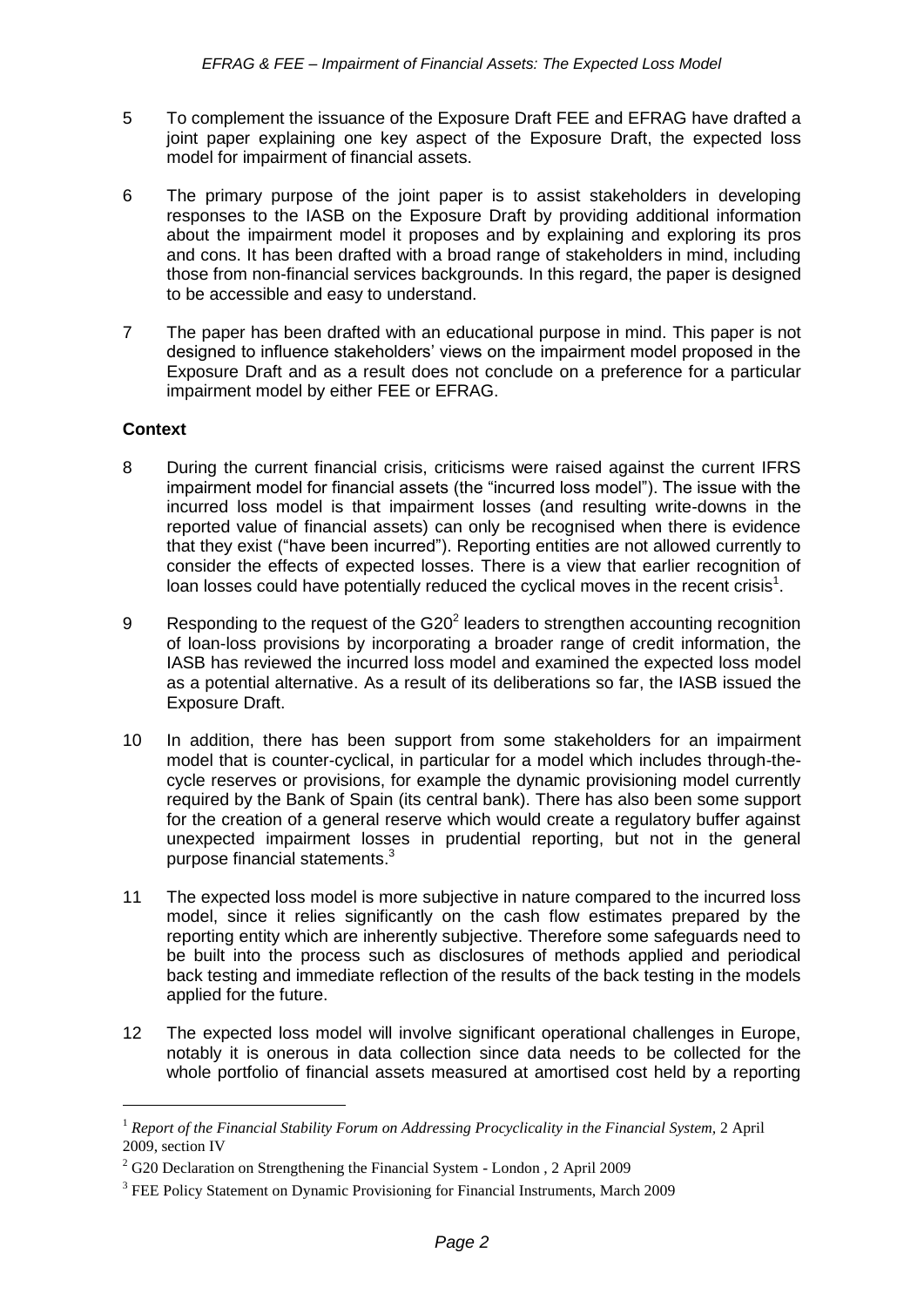entity. That means that data is not only required for impaired financial assets but it also requires having historical loss data for all financial assets held at amortised cost. Financial institutions do not always have historical loss data for financial assets—particularly for some types of financial asset or some types of markets, the historical loss data do not reflect the losses to maturity or the historical data are not relevant due to significant changes in circumstances. Many non-financial institutions are unlikely to currently have sufficient data to calculate expected losses on their portfolios of receivables either.

#### **Purpose and scope of an Impairment Model**

- 13 The general purpose of an impairment test is to ensure that an asset is not carried for financial reporting purposes at an amount that exceeds its recoverable amount.<sup>4</sup> To do so would overstate a reporting entity's financial position and performance.
- 14 Currently, IFRS requires that all financial assets, except those that are measured at fair value through profit or loss, are assessed for impairment. As reporting entities adopt the IASB's recent standard on financial instruments<sup>5</sup>, only financial assets measured at amortised cost (broadly cost adjusted for repayments of principal, interest accruals and prior impairment reductions), will be the subject to a single model of 'impairment' for financial reporting purposes.
- 15 Therefore the models of impairment considered by this paper are in relation to financial assets that will be reported at amortised cost and will primarily include loans, but will also be applicable to other types of financial assets such as debt securities and trade receivables.
- 16 It is important to note that proposals regarding impairment of financial assets will impact all entities that hold such assets measured at amortised cost, including commercial and industrial companies that hold trade receivables or invest in financial assets to manage their liquidity, or insurance companies that invest in financial assets as a placement to cover their insurance liabilities.

# **Summary of the proposals in the Exposure Draft**

- 17 In June 2009 prior to issuing the Exposure Draft the IASB issued a Request for Information: *('Expected Loss Model') Impairment of Financial Assets: Expected Cash Flow Approach,* which invited comments by 1 September 2009. The purpose of the Request for Information was for the IASB to obtain information on the feasibility and operational aspects of the expected cash flow approach. Responses received highlighted the fact that implementing an expected cash flow approach (i.e. an expected loss model) would be operationally challenging, particularly in deriving estimates of future cash flows over the life of the instrument.
- 18 Despite the operational challenges associated with an expected loss model for impairment, the IASB decided to proceed with exposing the model for comment. An Expert Advisory Panel will also be created in parallel with the Exposure Draft, in order to provide further advice to the IASB on practical and operational issues.
- 19 In terms of the proposals in the Exposure Draft, the impairment model for financial assets is drafted as an integral component of the way amortised cost is calculated.

<sup>&</sup>lt;u>.</u> <sup>4</sup> Refer to IAS 36 *Impairment of Assets*, paragraph 1

<sup>5</sup> IFRS 9 *Financial Instruments*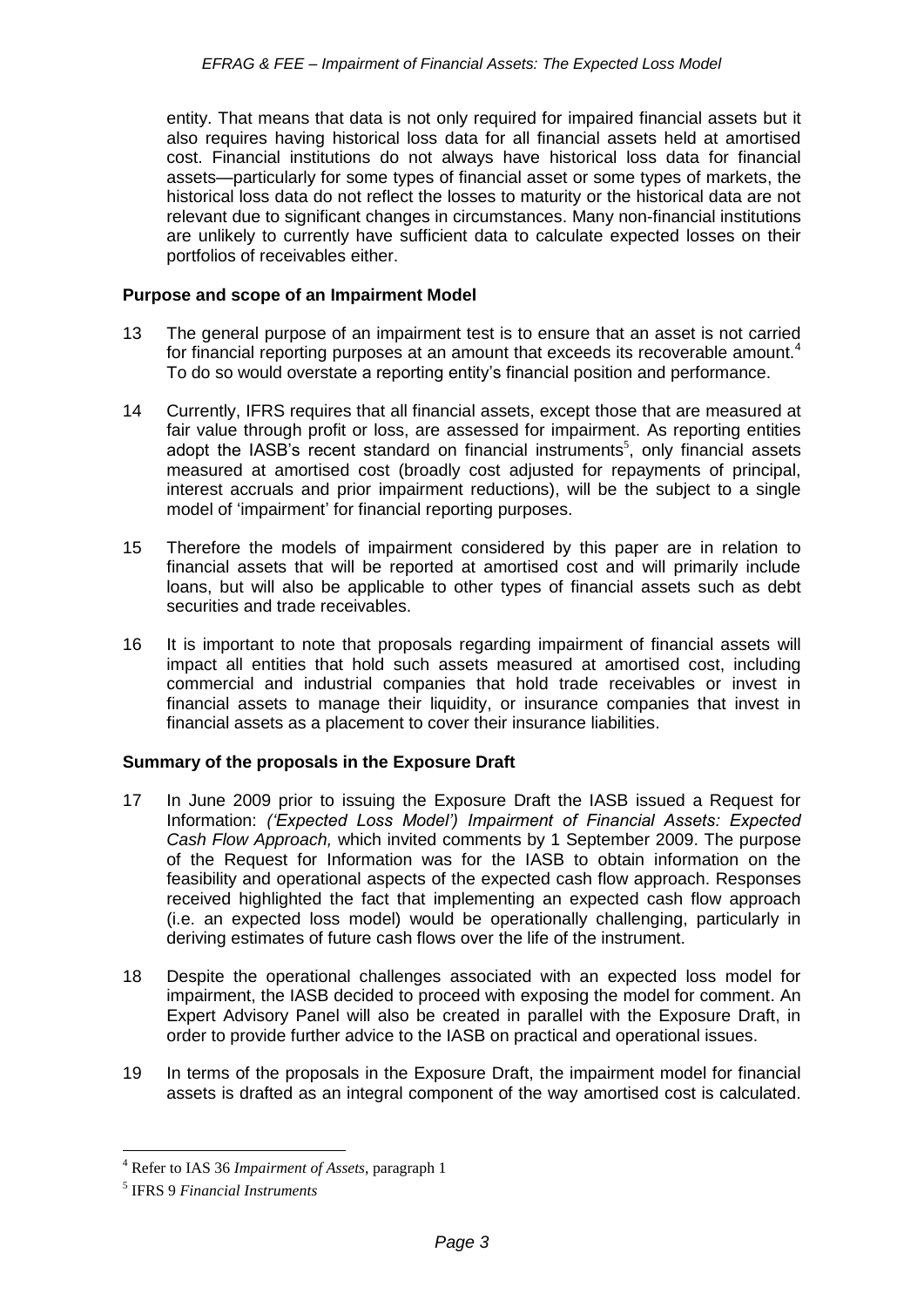The Exposure Draft provides that amortised cost shall be calculated using the effective interest method i.e. amortised cost represents the present value of:

- (a) the expected cash flows over the remaining life of the financial instrument; and
- (b) the effective interest rate as the discount rate.
- 20 For this purpose, the Exposure Draft requires that an entity shall estimate the expected cash flows considering:
	- (a) All contractual terms of the financial instrument (e.g. prepayment, call and similar options);
	- (b) Fees and points paid or received between parties to the contract that are an integral part of the effective interest rate (see IAS 18 *Revenue*) to the extent they are not included in the initial measurement of the financial instrument; and
	- (c) For financial assets, credit losses over the entire life of the asset.<sup>6</sup>
- 21 Estimates of the amounts and timing of cash flows are probability weighted.
- 22 Hence by defining amortised cost as an amount that includes an estimate of expected credit losses, the Exposure Draft adopts an expected loss model for impairment of financial assets.
- 23 For more information on the IASB's Impairment Project readers can go to Impairment of Financial Assets' project page on the IASB's website.<sup>7</sup>

#### **General Description of the Expected Loss Model for Impairment of Financial Assets**

#### *Conceptual*

- 24 The term "expected loss model" has been used to describe various models, including an expected cash flow approach. For the purposes of this paper, a more descriptive term for the expected loss model could be an 'Expected Cash-Flow Loss Provisioning Model'. When describing the expected loss model, as proposed in the Exposure Draft and as detailed in paragraph 31 below, we refer to a model that recognises expected losses, and changes in expected losses, on existing financial asset portfolios. In paragraphs 108-114 below we contrast this with dynamic provisioning models which provide a more stable pattern of losses over a longer period, without regard to the maturity of existing portfolios or changes in expectations of losses on those portfolios over time.
- 25 The incurred loss model and the expected loss model report credit losses from different perspectives. The incurred loss model is based on the perspective of allocating a credit loss to the period when that loss is incurred. The expected loss

<u>.</u>

 $6$  The Exposure Draft : Paragraph B3

 $<sup>7</sup>$  See the following link:</sup>

http://www.iasb.org/Current+Projects/IASB+Projects/Financial+Instruments+Impairment+of+Financial+Assetseplac ement+of+IAS+39+Financial+Instruments+Recog/Financial+Instruments+Impairment+of+Financial+Assets.htm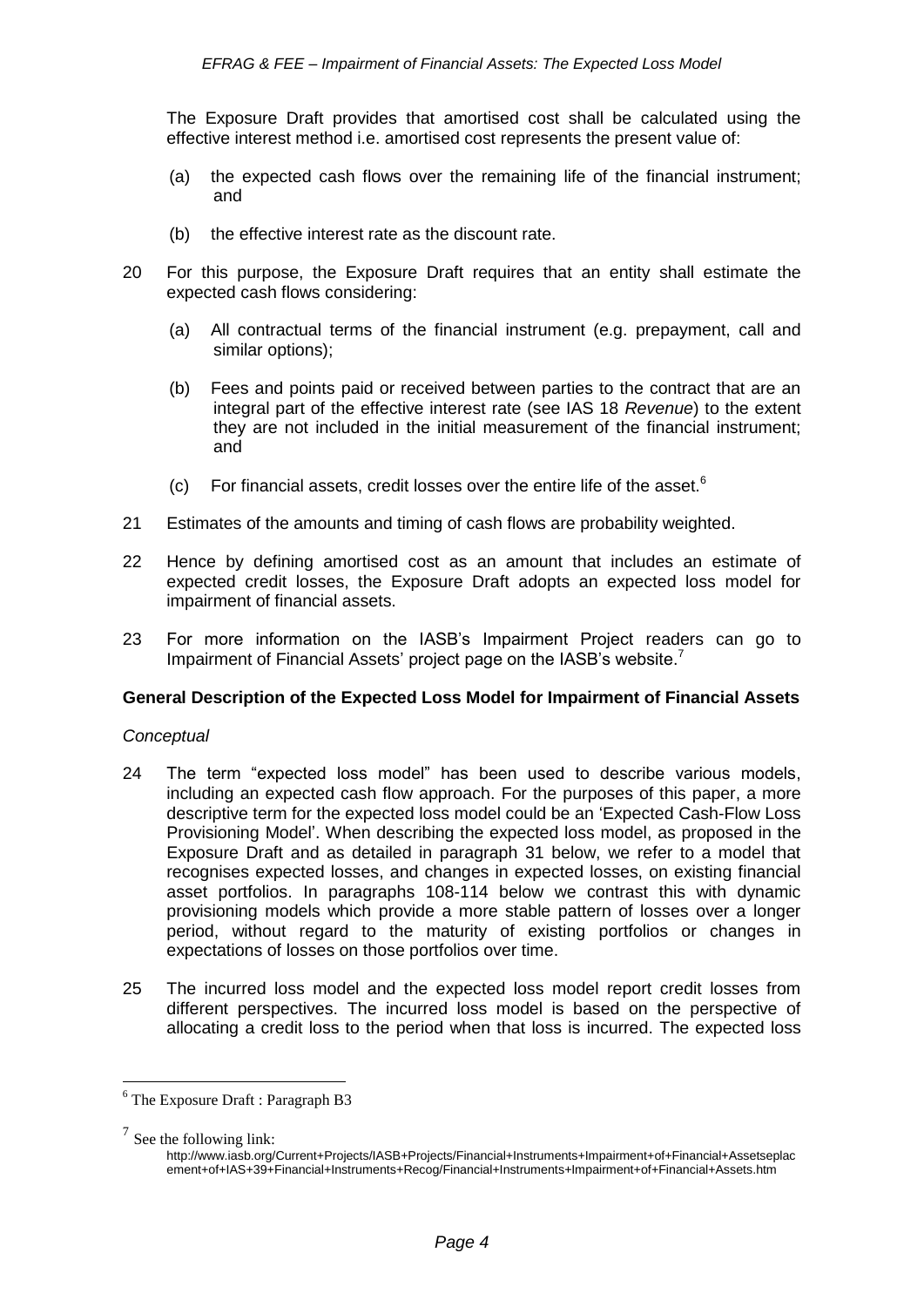model allocates the initially expected credit loss to the periods when revenue is recognised from the financial asset.

- 26 Under an expected loss model, revenue is reduced to reflect expected future credit losses at inception. Over the life of the financial asset the income is the same under both models. However, provided credit losses occur as expected the expected loss model will mean lower net income in the early periods and higher net income towards the end of the financial asset's life (after losses have been incurred) compared to the incurred loss model.
- 27 This compares with the incurred loss model, where revenue (e.g. the effective return) is recognised in full without considering expected credit losses, which are recognised separately as impairment charges only when they have actually been incurred. The incurred loss model is therefore characterised by higher revenues recognised in the period immediately after initial recognition, followed by lower net income if credit losses are incurred.
- 28 Put another way, an expected loss model is an approach where initially expected credit losses are reflected over the period of the loan (or other financial assets including recognised commitments existing at the reporting date) using the same basis as for interest income recognition i.e. credit losses like interest and repayments of principal are future cash flows which are considered when calculating amortised cost using the effective interest method.
- 29 Revenue is therefore more consistent with interest revenue recognition. Income and loss recognition is also consistent with the way in which financial assets are priced, excluding recognition of a risk margin to cover expected credit losses.
- 30 There is a risk when the concept is applied to short- and medium-term loans and receivables where the average duration of the life is significantly shorter than the economic cycle that provisions are set up for loans which have not yet been granted. The model should be based on estimates of losses on loans that are recognised and irrevocable loan commitments that have been entered into and should not provide for losses on future transactions and events.

#### *Practical – Components*

- 31 The key components of an expected loss model as proposed in the Exposure Draft are as follows:
	- (a) Net interest revenue is recognised on the basis of expected cash flows considering expected credit losses. That is, net interest revenue reflects the total net return expected at inception. It is noted that for presentation purposes, an entity would report gross interest revenue (before the impact of expected credit losses) and separately the portion of initial expected credit losses recognised in the period, the difference being net interest income;
	- (b) 'Impairment losses' are recognised from an adverse change in credit loss expectations. It is important to note that these reflect changes in expectations and do not necessarily represent an actual or incurred loss;
	- (c) Gains arising from an improved change in credit loss expectations are recognised; and
	- (d) Impairment losses and gains are recognised in a separate line item in profit or loss when expectations change. There is no impairment trigger (e.g. evidence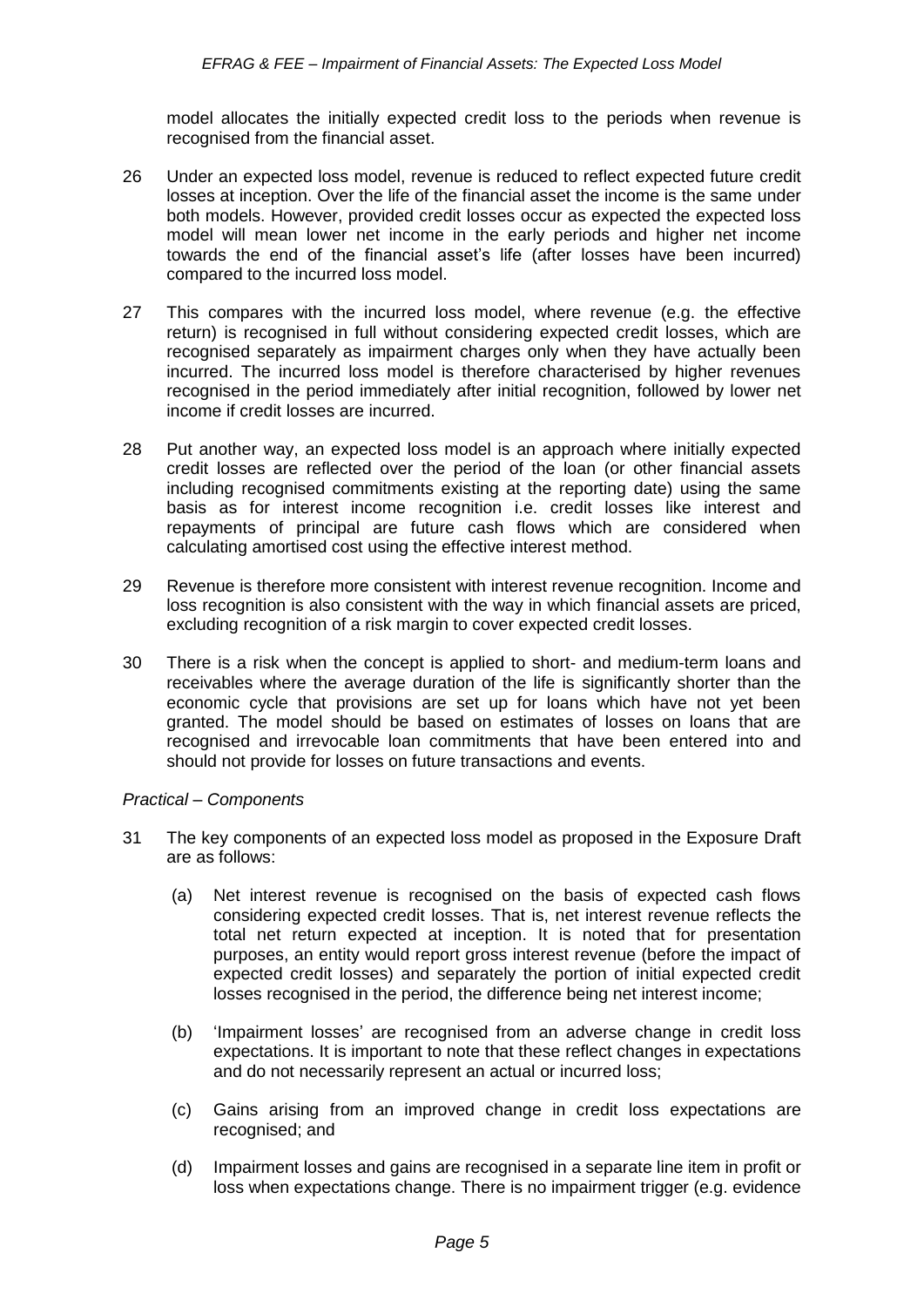that losses have been incurred) so expected cash flows and expected losses are subject to periodical re-estimation.

#### *Practical – Development of an expected loss model*

32 In practice, the model inputs would require a prior development of the specific model tailored to the specific circumstances of each reporting entity. One approach would be to reflect the financial asset's specific (idiosyncratic) risk margins assumed by and priced in by the credit institutions on acquisition of a particular financial asset. Another approach would be to reflect the expected cash flow fallouts at a homogeneous portfolio level, with or without instrument reclassifications among such portfolios. In the following sections we identify the typical model inputs needed for the development and maintenance of these models.

#### *Practical – Model Inputs*

- 33 The expected loss model should incorporate management's estimates based on past and expected future loss events on existing loans.
- 34 The Exposure Draft does not stipulate what an entity should consider when estimating the effect of credit losses on expected cash flows. It does however give high level guidance<sup>8</sup> that provides that an entity may use various sources of data, which may be internal or external. For example:
	- (a) Internal or external historical credit loss experience;
	- (b) Internal or external credit ratings;
	- (c) External reports and statistics; and
	- (d) Peer group experience for comparable financial assets (or groups of financial assets).
- 35 It is not clear in arriving at management's estimate of expected cash flows whether any particular source would have precedence over another. The reliability of data inputs may also need to be considered in this context.
- 36 Management's estimates are not the same as market estimates. Changes in credit spreads reflected in market prices, for example on corporate bonds, will not automatically be reflected in an expected cash flow estimate for that same bond. This means that management cannot solely rely on changes in market credit spreads in order to adjust their expectations about expected cash flows.
- 37 Management should also consider historic loss data and other information related to the financial asset, including the nature of the borrower, the product, the market, the economic outlook etc. However, market data, including implied credit spreads would be considered in management's estimates of future losses. That is, historical data such as credit loss experience should be adjusted on the basis of current observable data in order to reflect the effects of current conditions.
- 38 Also management's estimates will not necessarily be the same as a regulator's estimate of expected losses. In particular, management's estimate will need to cover the duration of a financial asset or portfolio of financial assets and take into consideration the idiosyncratic characteristics of the credit exposure and expected

<sup>&</sup>lt;sup>8</sup> See paragraphs B7-B10 of the Exposure Draft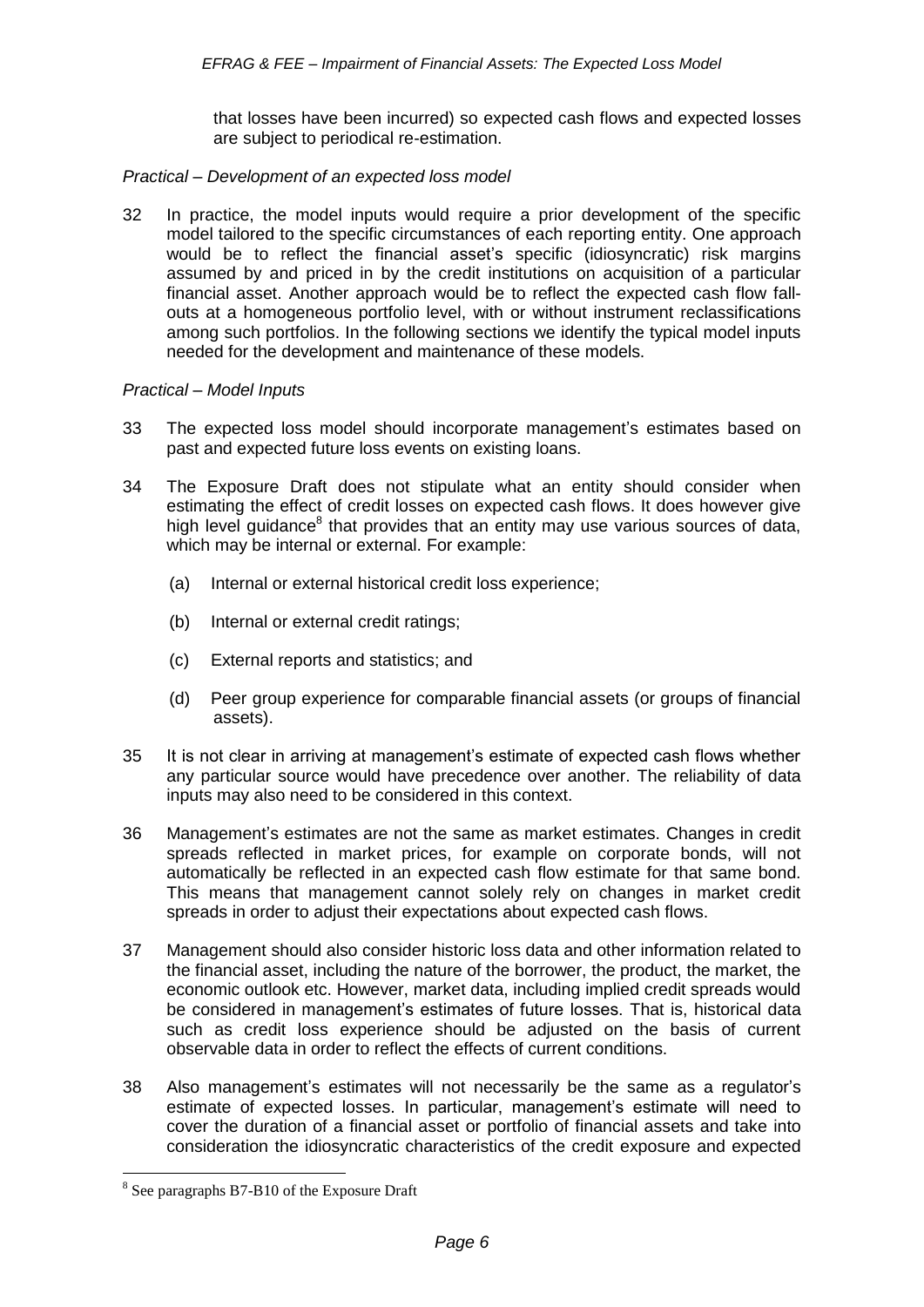economic conditions over that period. So where a regulator provides loss information, for example in Basel II's standard approach, management would need to use its own judgement to incorporate and justify use of a regulator's data in its own expected loss model, considering inter alia portfolio duration, historic loss data, current point in the economic cycle and exposure and portfolio specifics.

- 39 Finally an estimate of expected cash flows needs to take into account the concept of probability. The Exposure Draft requires that the estimates for cash flow inputs are expected values<sup>9</sup>. Hence, estimates of the amounts and <u>timing</u> of cash flows are the probability-weighted possible outcomes. That is, a probability weighted approach that results in frequent changes in estimates based on both the timing and amount of expected cash flows. A probability-weighted approach is more consistent with the way a market value is calculated and therefore is consistent with how a financial instrument is priced on initial recognition.
- 40 It is also noted that expected losses based on probability-weighted possible outcomes only include an estimate of the maximum loss that can be suffered based on what is expected to be lost on average in a time specific horizon and based on historical exposures. The unexpected loss is the portion that exceeds the expected loss. The expected loss will be measured as the standard deviation from the average expected loss within a certain level of probability/confidence (e.g. 95 or 99% of outcomes). The calculation does not incorporate losses outside that level of probability (e.g. such as worst credit loss in over 30 years). Hence the unexpected losses would be covered by equity or prudential provisioning rather than the expected loss model for impairment.
- 41 Estimating expected losses on large individual financial assets based on a probability-weighted approach will be less accurate than estimating losses in large portfolios of homogeneous financial assets. The IASB has identified the difficulties associated with estimating cash flows for individual financial assets and has indicated that the Expert Advisory Panel will address the issue.<sup>10</sup>
- 42 Given that judgement will be involved in management making expected credit loss estimates, periodical back testing of actual results against forecasts will be important. Such periodical back-testing will test the impairment methodology used by management, with results being immediately applied to expected loss models going forward. However, this should not prevent incorporation of new facts, like economical cycle considerations, continuing to be in forecasts of expected losses.
- 43 Collection of historical data will be a challenge for many entities. For those entities that do not currently collect historic data, e.g. those that are not part of a regulated industry that requires credit expected loss reporting such as non-financial and insurance companies, the lack of historic data could present a big challenge in implementing an expected loss model. Also impacted are entities operating in emerging markets. Larger banks and other regulated financial institutions operating in mature markets may be able to utilise data already required by regulators, although it is unlikely to cover all historic data required by the expected loss model such as data on new financial products.
- 44 All entities might also have issues with extrapolation of data. For example it is understood that current regulatory requirements under Basel II only require one

<sup>&</sup>lt;sup>9</sup> Paragraph 8 of the Exposure Draft

<sup>&</sup>lt;sup>10</sup> IASB Application Information – Candidates for Expert Advisory Panel Membership, October 2009, Appendix A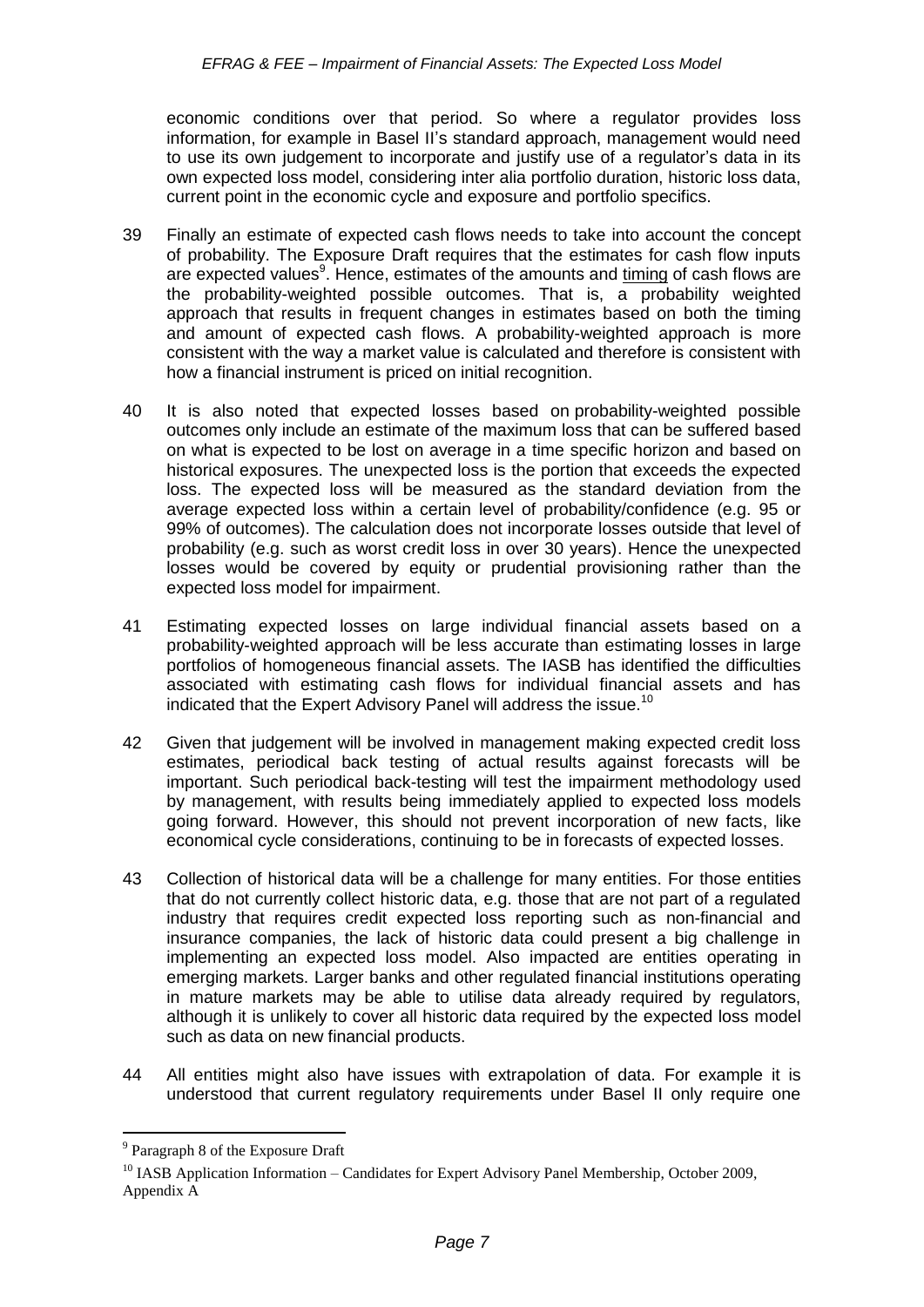year expected loss data and the expected loss model would require development of that data to maturity.

#### *Application*

#### Individual Financial Assets

- 45 Generally a reporting entity, such as a bank or other financial institution will manage high volume of low-amount loans on a portfolio basis (for the reasons set out in the Portfolio section below). Where entities manage financial assets on portfolio basis, financial assets will generally be managed on an individual basis by exception, if their size or specific characteristics make individual management more suitable. Further, some types of entities generally do not manage their financial assets on a portfolio basis, e.g. trade receivables held by some non-financial institutions. In addition, as businesses develop, the way an entity manages its financial assets may change over time, moving from management on individual asset basis to a portfolio basis as the number of financial assets held by that entity increases.
- 46 Since the expected loss model incorporates credit losses expected at inception into a financial instrument's effective interest rate, the expected loss model can, in principle, be applied to individual loans in the same way as the effective interest rate approach currently required by IAS 39.
- 47 However it is problematic applying the expected loss model to individual loans, since it is difficult to arrive at an accurate estimate of expected cash flows as changes are less likely to be recognised until evidence of such change becomes apparent, unless the applied risk margin is simply deducted from the instruments contractual effective interest rate.

#### Portfolios

- 48 Portfolios of financial assets are an important element when applying both the incurred and expected loss models. Expected losses normally can be more accurately determined in the context of a clearly homogeneous portfolio than for individual financial assets. For example, as with the existing incurred loss model<sup>11</sup>, expected losses may have increased, on a probability-weighted basis, in a portfolio of loans as economic conditions worsen, although the increased expected loss on any individual loan may not yet be apparent. The probability-weighted basis seems to be one of the key considerations in the development of a robust model and sufficiently homogeneous and granular portfolios seems to be a necessary prerequisite for such model.
- 49 For example, when a lender issues a loan to a borrower, it does so in the expectation that the borrower will perform and repay interest and principal in accordance with the terms of the loan. Its best estimate is likely to be that the borrower will not default. However, if a lender issues 100 similar loans to similar counterparties, it may have historical evidence to support the expectation that 3 out of the 100 loans will default. The lender is therefore able to estimate expected losses more accurately at the portfolio level (provided such portfolio is sufficiently homogenous and granular), than at the individual loan level where expected losses are less likely to be recognised until specific evidence of impairment becomes apparent or measurable.

<sup>&</sup>lt;sup>11</sup> IAS 39 *Financial Instruments: Recognition and Measurement* paragraphs 58-65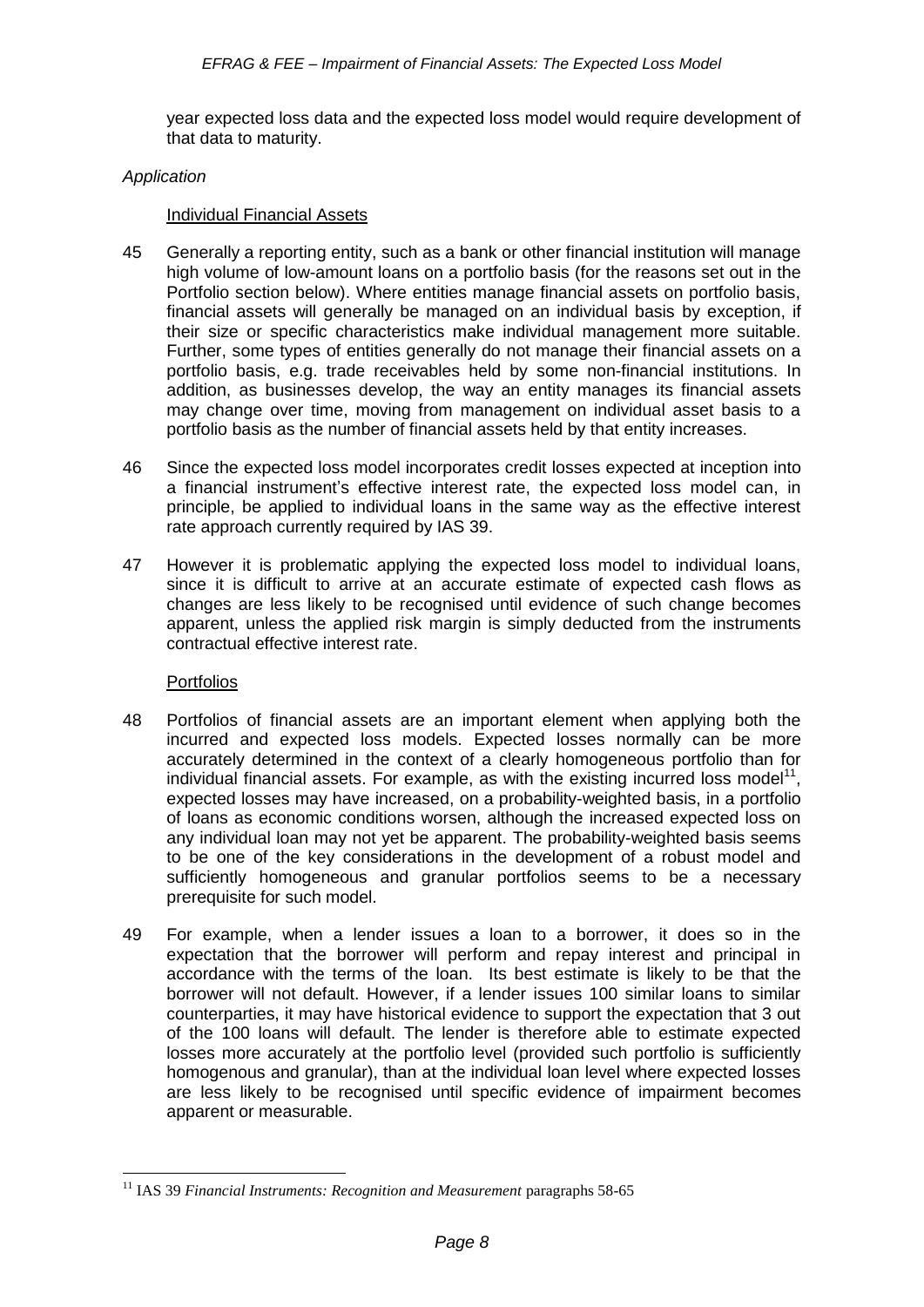- 50 The Exposure Draft specifically provides that expected cash flows may be estimated on a portfolio or individual basis $^{12}$ .
- 51 It is generally considered to be feasible and efficient to group high volume, low amount populations of financial assets into portfolios, provided portfolio homogenity is ensured.<sup>13</sup> Although there will be variance in approaches to creating portfolios, these should be based on the credit risk characteristics that are indicative of the debtor's ability to pay all amounts due according to the contractual terms e.g. quality (i.e. credit risk), and maturity date to ensure as homogenous population as possible. As a result, such portfolios are viewed and managed as a single financial asset with the added benefit of better quality of expected loss information due to its portfolio nature.
- 52 One of the benefits of an expected loss model relates to the treatment of individual financial assets that underperform or default but which form part of a portfolio of otherwise performing assets. Since the portfolio of financial assets is treated as a single financial asset, underperforming and defaulted individual assets would not need to be necessarily removed from the portfolio. The adverse changes in cash flow estimates attributable to the individual asset would however be reflected in the reporting entity's review of the portfolio's expected cash flow analysis and may indicate further expected losses. The Exposure Draft provides that an entity should use the basis (individual or portfolio) to estimate cash flows that provides the best estimate whilst ensuring no double counting of credit losses.<sup>14</sup>
- 53 If the individual financial asset impairments do not change the amount of losses expected for the portfolio as a whole, no additional impairment loss would be reported. If the individual financial asset's underperformance contributes to an adverse re-estimation of the cash flows for the portfolio as a whole, then an additional impairment loss would be recognised. A similar analysis would apply to favourable changes in cash flows at the individual and portfolio level.
- 54 It is noted that for internal reporting purposes a reporting entity (generally a bank or other financial institution) may want to remove the underperforming or defaulted financial asset from the original portfolio and treat it prospectively on an individual basis or within a portfolio of defaulted loans.
- 55 It is also worth noting that correlation is important since if losses on two loans are highly correlated, calculating the probability-weighted loss of each loan separately and adding those losses together would not achieve the same result as calculating the probability-weighted loss of a portfolio containing both loans. Correlation needs to be considered when estimating expected cash flows and that judgment will be required in determining the make-up of homogenous portfolios to which that correlation relates.

#### Periodical updates and back-testing

56 As with the incurred loss model, judgement is required in order to estimate the impairment losses applicable to a particular financial asset or group of financial assets held at amortised cost. Regular updates for changed circumstances and

<u>.</u>

<sup>&</sup>lt;sup>12</sup> Paragraphs B4-B6 of the Exposure Draft

<sup>&</sup>lt;sup>13</sup> BNP Paribas - IASB Education Session Paper: Operational Challenges with the Expected Cash Flow Model, 15 June 2009

<sup>&</sup>lt;sup>14</sup> Paragraph B5 of the Exposure Draft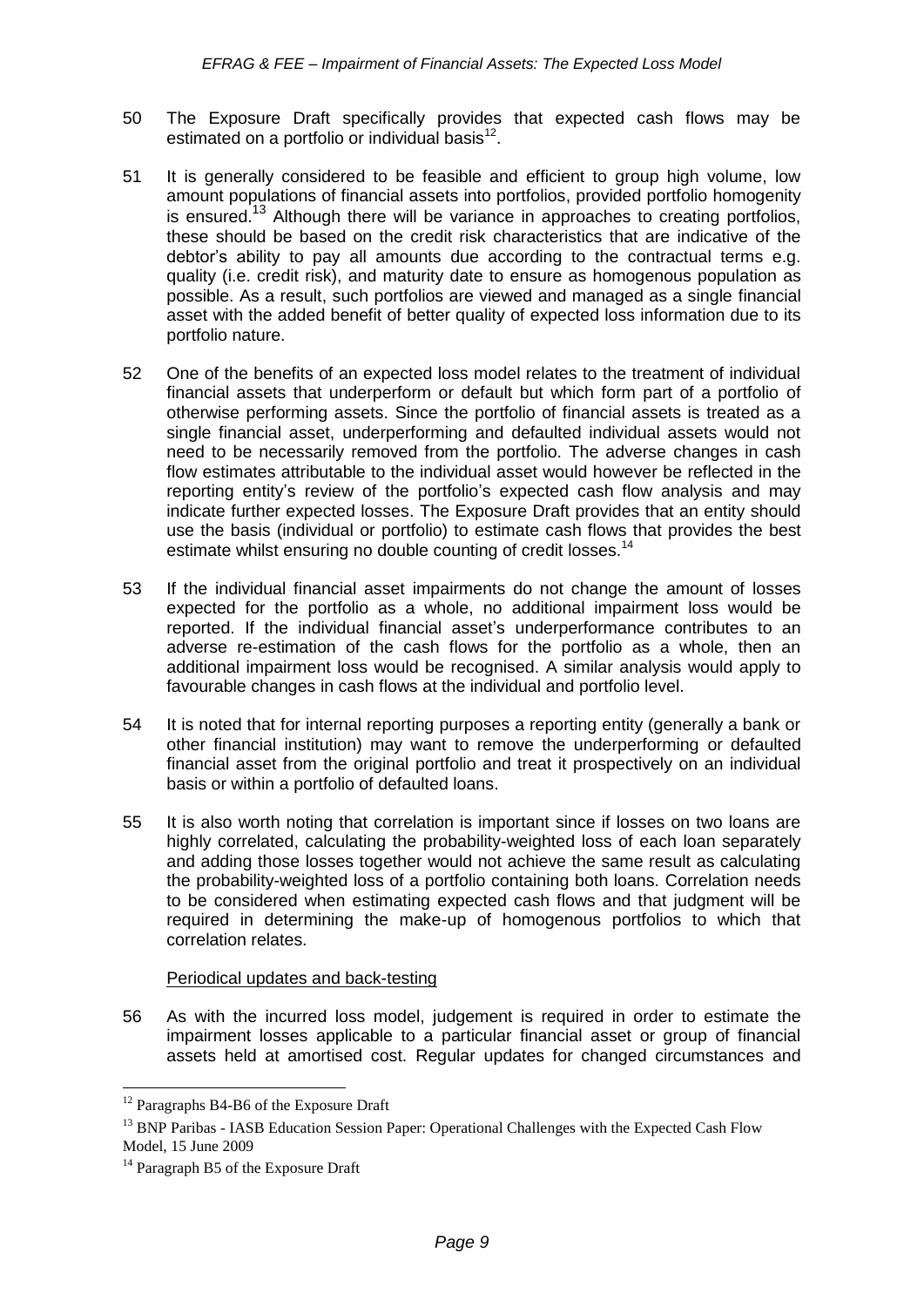back-testing of assumptions, inputs and methodologies is therefore key to ensuring the cash flow estimates produced are reliable and relevant.

57 Homogeneous portfolios are critical for periodically updating and back-testing assumptions. Again judgement is key in grouping loans and other relevant financial assets into portfolios based on similar characteristics, initial recognition and maturity, repayment terms, etc.

#### Variable rate financial assets

- 58 Variable rate financial assets present a practical difficulty in both the incurred and expected loss models. The complexity arises from fact that amortisation of fees, transaction costs and other premiums or discounts ('up-front costs') over the expected life of a financial asset are incorporated into an effective interest rate that is constantly updated to reflect market interest rate moves affecting only the "coupon" pay-outs.
- 59 The Exposure Draft proposes an approach to variable rate financial assets that is based on the effective interest rate reflecting how a contract sets the interest payments for the financial instrument (i.e. what part of the contractual interest rate, if any, is reset). The effective interest rate of a variable rate instrument is first determined on initial recognition and is based on the benchmark interest rate and an initial effective spread. Subsequently, periodic re-estimations of cash flows in relation to the benchmark interest component are reset however the initial effective spread remains constant.<sup>15</sup>
- 60 Therefore the result of the above approach is that when an entity re-estimates future cash flows as a result of a decrease or increase in credit loss expectations, it is required to adjust the carrying amount of the financial asset in order to ensure that the financial instrument unwinds to the remaining expected cash flows (i.e. a catch-up adjustment). It is the IASB's view that this adjustment to the carrying amount reflects the underlying economic phenomenon (i.e. it reflects interest rate indexed principal repayments) and is consistent with the notion of amortised cost (i.e. the effective interest rate continues to reflect conditions that existed on initial recognition). <sup>16</sup>

#### Revolving Financial Assets

61 There is some uncertainty about how an expected loss model is applied to portfolios containing financial assets that are replaced on a regularly occurring basis (for example portfolios of credit card receivables, over-drafts and certain trade receivables). Expected losses on these types of portfolios could relate to financial assets that may be considered as not yet on an entity's balance sheet, i.e. on uncommitted exposures, and the level of expected loss may appear as impacted by the nature of the customer relationship rather than by existing commitments at the balance sheet date, unless such uncommitted exposures are explicitly scoped out in an operational way. However, it may also be considered that business practices in terms of automatic renewal of these revolving financial assets reflect the effective duration of existing loans and receivables and thus the effective credit risk exposure duration of the entity.

<sup>&</sup>lt;sup>15</sup> Paragraph B12 of the Exposure Draft

<sup>&</sup>lt;sup>16</sup> Paragraph BC41 of the Exposure Draft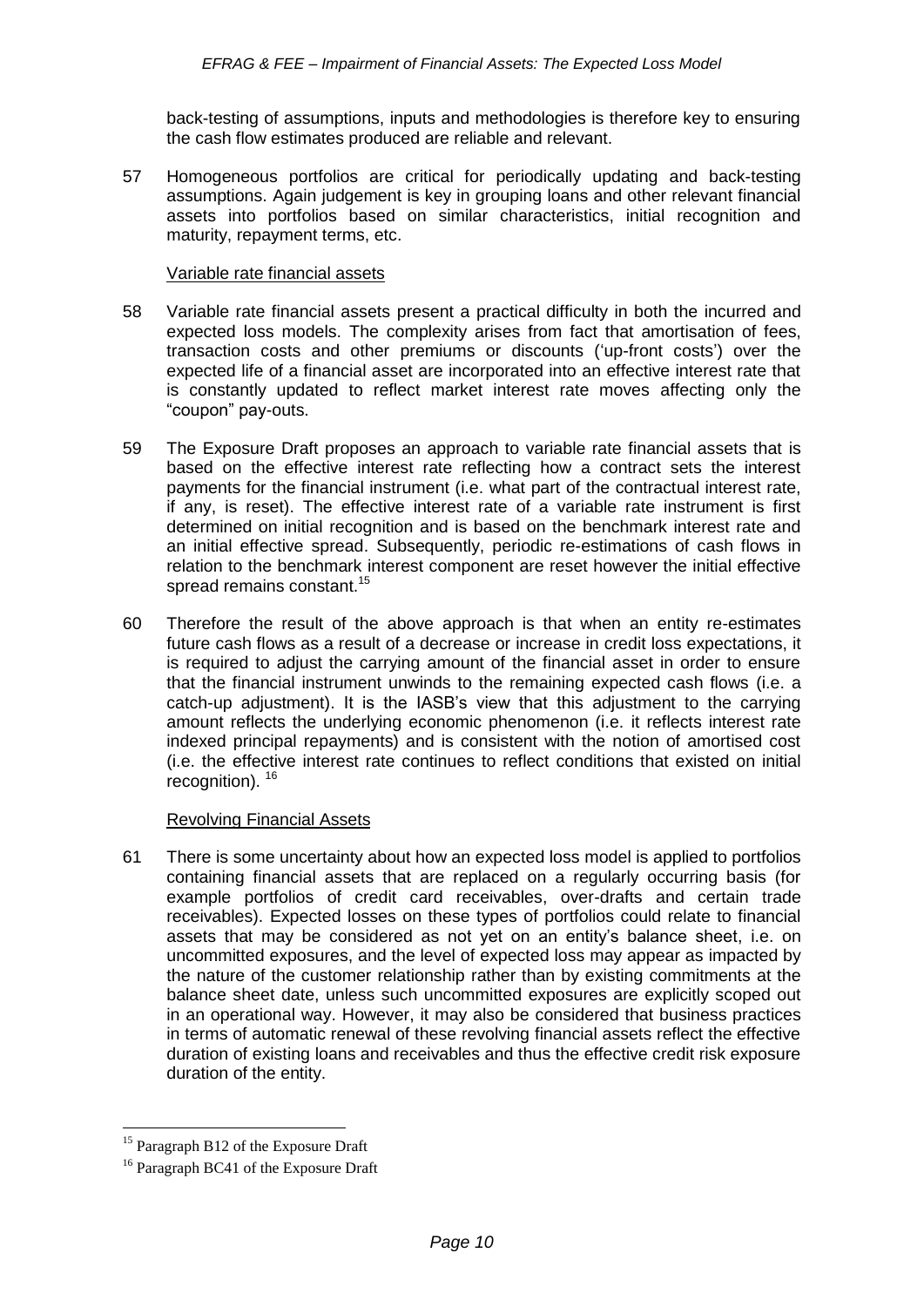#### Loan Commitments and Guarantees

62 The Exposure Draft does not address the issue of financial guarantees and irrevocable loan commitments that are expected to result in loans held at amortised cost although these may impact the expected future credit losses of a portfolio of related financial assets.

#### Trade Receivables

- 63 To the extent that trade receivables are usually short-term financial assets held at amortised cost, the impairment model will apply equally to these types of instruments as it would for loans.
- 64 Under an expected loss model, reporting entities, including non-financial institutions, would be required to include adjustments to the carrying amounts of those receivables as credit loss expectations change after inception. It also presumes that the initial carrying amount of receivables reflects the expected credit losses, whether estimated on an individual or portfolio basis. This initial recognition adjustment is consistent with the current IAS 39 requirement to recognise receivables initially at fair value however in practice no adjustment to the nominal amount of trade receivables is generally made.
- 65 We also note that some non-financial institutions do not manage their receivables on a portfolio basis and as a result, it may be difficult to accurately estimate future cash flows on an expected (probability-weighted) basis.
- 66 Given the reasons stated in the above paragraphs and the short-term nature of receivables, this will be a difficult implementation issue for non-financial services companies. In addition, IAS 39 does not require an effective interest calculation for trade debtors, so this will add an additional layer of complexity, unless the model is simplified to reflect these operational issues.
- 67 The proposals in the Exposure Draft recognise the difficulties associated with applying an expected loss model to trade receivables. It provides that entities may use practical expedients in calculating amortised cost if their overall effect is immaterial and is consistent with set-out principles. The use of a provision matrix for trade receivables is cited as an example of a practical expedient that may be used. In that example, a provision matrix might specify fixed provision rates depending on the number of days a receivable is past due (e.g. 3 per cent if less than 90 days, 20 per cent if 90-180 days etc). In addition, assuming that the trade receivables are without a stated interest rate and are so short-term that the effect of discounting is immaterial, the entity would not impute interest. $17$

#### Collateralised Financial Assets

68 An estimate of expected cash flows of a collateralised financial asset should reflect the cash flows that may result from foreclosure, less the costs of obtaining and selling the collateral, whether or not foreclosure is probable.

#### Improvements in Expectations

69 Where credit loss expectations improve, gains are automatically taken into account by adjusting the expected cash flows. The gain would be recognised as a lump-sum

<sup>&</sup>lt;sup>17</sup> Paragraphs B15-B16 of the Exposure Draft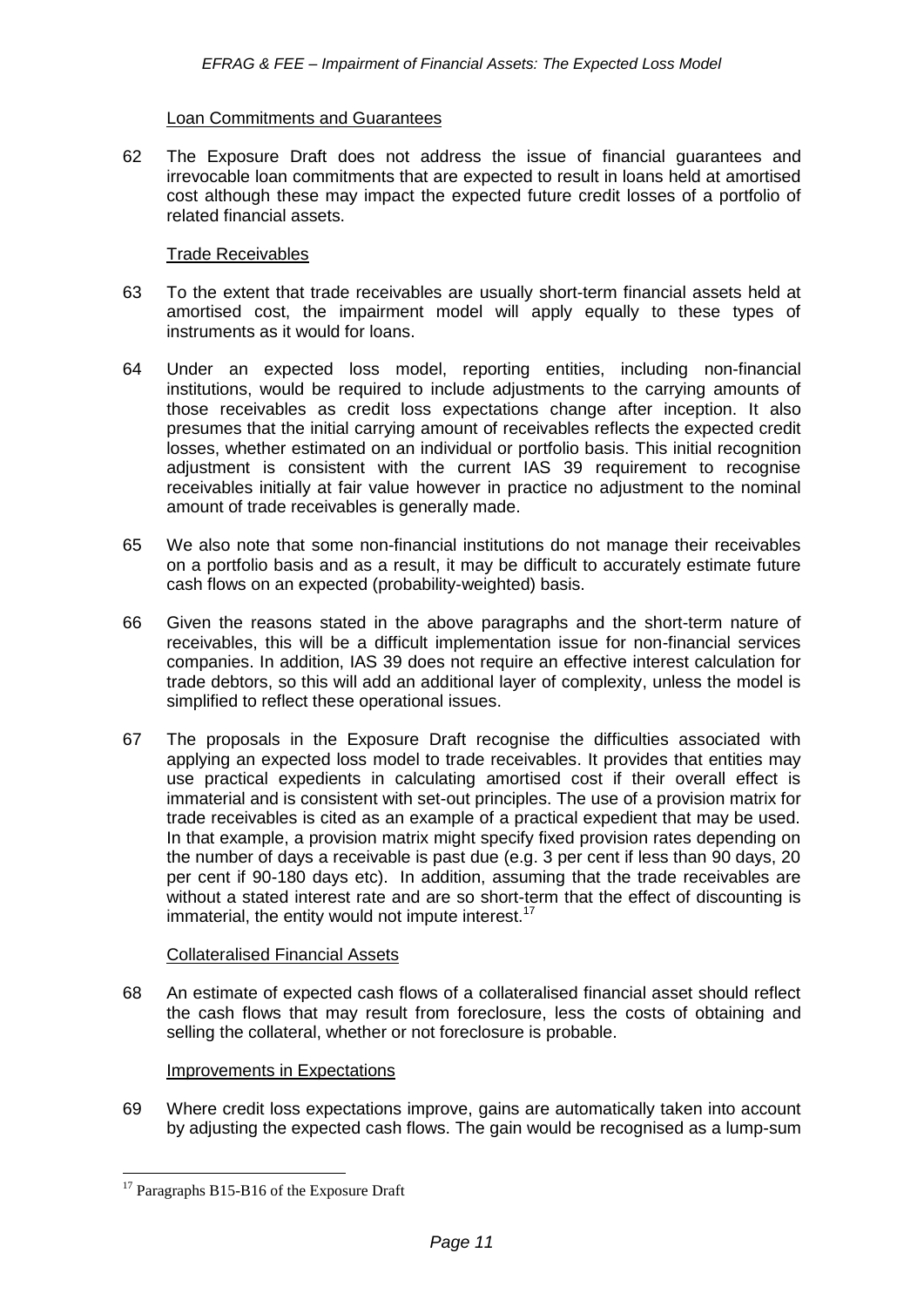increase to profits in the period where those expectations change mirroring the same way impairment losses are recognised.

### **Examples Comparing the Expected Loss Model and the Incurred Loss Model**

70 The following example compares the financial statement impact of the incurred loss and the expected loss model<sup>18</sup>.

#### *Facts*

<u>.</u>

- 71 The key assumptions include:
	- (a) A portfolio of 1,000 loans of CU 2,500 is initially recognised on 1/1/X1. Each loan matures in 10 years and carries an interest rate of 16%;
	- (b) Management estimates that no loans will default in years X1 or X2;
	- (c) From year X3 onwards, loans will default at an annual rate of about 9 per cent. If defaults occur as expected, the rate of return from the portfolio will be approximately 9.07 per cent;
	- (d) The number of loans are fixed ('closed book' / 'frozen book'), without any new lending or prepayments, or any collective impairment provisions;
	- (e) Note that additional complexities have been excluded. These include:
		- (i) Transaction costs, fees, and origination costs that must be included in the effective interest rate computation; and
		- (ii) Prepayments, partial payments and late payments.

<sup>18</sup> This is a simple example adapted from the example used by IASB staff at the IASB meeting in May IASB Agenda Paper 5A *Amortised Cost – an expected cash flow approach,* May, 2009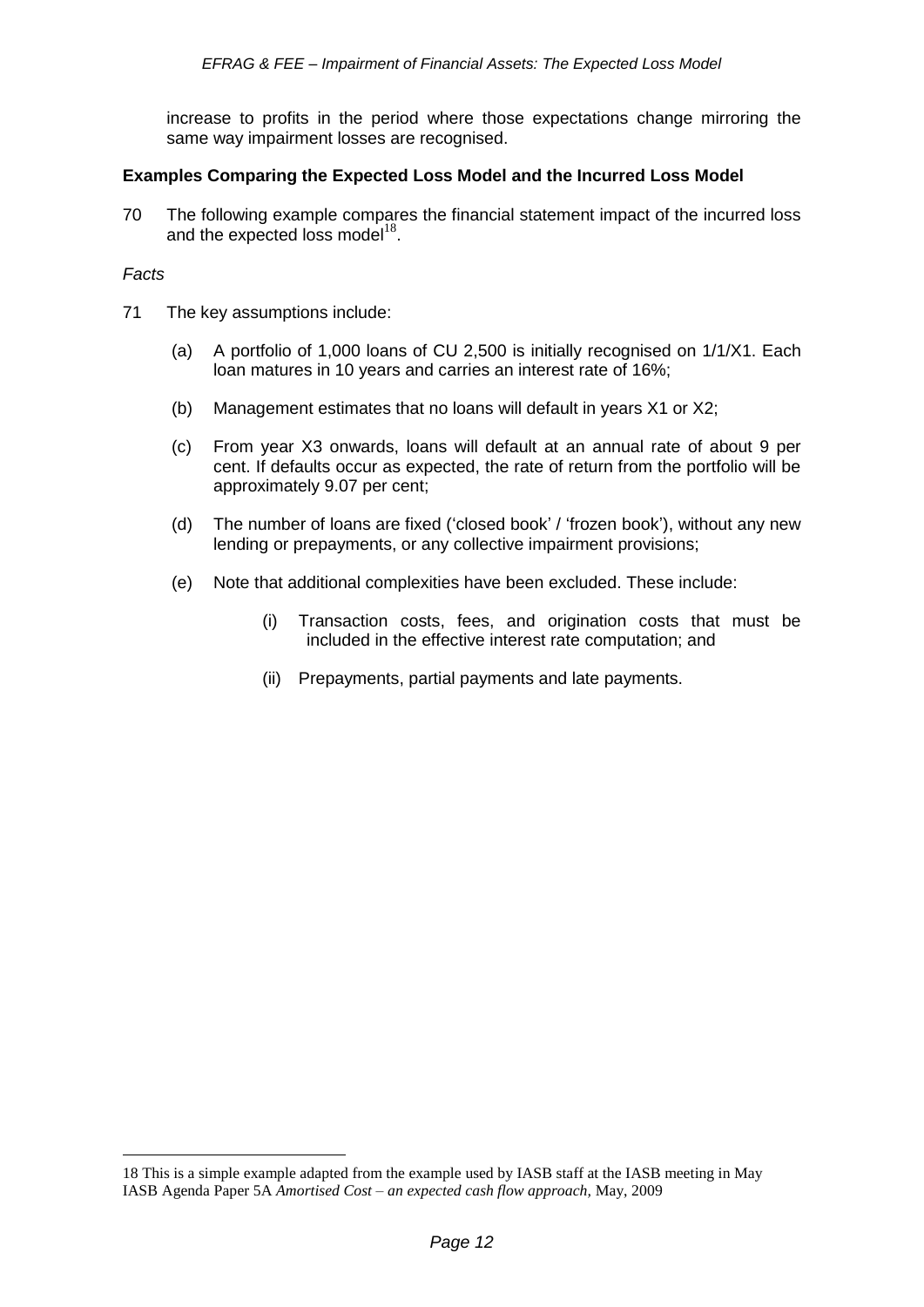#### *Worked Example – Computation One*

| Incurred loss |                                       |                                      |                                           |                                                   |                                | <b>Expected loss</b>              |                                              |                                                |                                |
|---------------|---------------------------------------|--------------------------------------|-------------------------------------------|---------------------------------------------------|--------------------------------|-----------------------------------|----------------------------------------------|------------------------------------------------|--------------------------------|
|               | Interest<br>income<br>(Coupon)<br>(a) | Loans.<br>net of loan<br>loss<br>(b) | Loan loss<br>expense<br>(incurred)<br>(c) | <b>Interest</b><br>less Ioan<br>loss<br>$(a)-(c)$ | Return,<br>net of<br>loan loss | Loans, net<br>of loan loss<br>(d) | <b>Expected</b><br>loss<br>adjustment<br>(e) | Interest<br>less Ioan<br>loss<br>$(a)-(c)-(e)$ | Return,<br>net of loan<br>loss |
| 01/01/X1      |                                       | 2,500,000                            |                                           |                                                   |                                | 2,500,000                         |                                              |                                                |                                |
| 31/12/X1      | 400.000                               | 2.500.000                            | 0                                         | 400.000                                           | 16.00%                         | 2.326.689                         | 173.311                                      | 226.689                                        | 9.07%                          |
| 31/12/X2      | 400,000                               | 2,500,000                            |                                           | 400,000                                           | 16.00%                         | 2,137,662                         | 189,027                                      | 210,973                                        | 9.07%                          |
| 31/12/X3      | 364,000                               | 2,275,000                            | 225,000                                   | 139,000                                           | 5.56%                          | 1,967,496                         | $-54.834$                                    | 193.834                                        | 9.07%                          |
| ======        | ======                                | ======                               | ======                                    | ======                                            | ======                         | ======                            | ======                                       | ======                                         | ======                         |
| 31/12/X9      | 208,000                               | ,300,000                             | 127.500                                   | 80,500                                            | 5.64%                          | 1,260,320                         | $-41.572$                                    | 122.072                                        | 9.07%                          |
| 31/12/Y0      | 189,600                               |                                      | 115,000                                   | 74.600                                            | 5.74%                          |                                   | $-39,680$                                    | 114.280                                        | 9.07%                          |
|               |                                       |                                      |                                           | 1,634,600                                         |                                |                                   |                                              | 1,634,600                                      |                                |

# 72 Findings:

- (a) The total net return of 1,634,600 (interest less loan loss) over the life of the instrument is the same under both models.
- (b) The expected loss model matches the credit loss on the same basis as interest revenue recognised from the financial asset. Under an expected loss model revenue is set aside to cover expected future credit losses. The expected loss model has the effect of smoothing the reported income for cash flows that are not expected to accrue evenly over the life of the portfolio as impairment is recognised earlier.
- (c) The incurred loss model is based on the perspective of matching a credit loss to the period in which that loss was incurred. This results in loan loss expenses being recognised later in the life of the instrument. Revenue (e.g. interest income) is recognised in full without considering expected credit losses until they have actually been incurred. The incurred loss model is therefore characterised by higher revenues due to the period immediately after initial recognition, followed by lower net income if credit losses are incurred.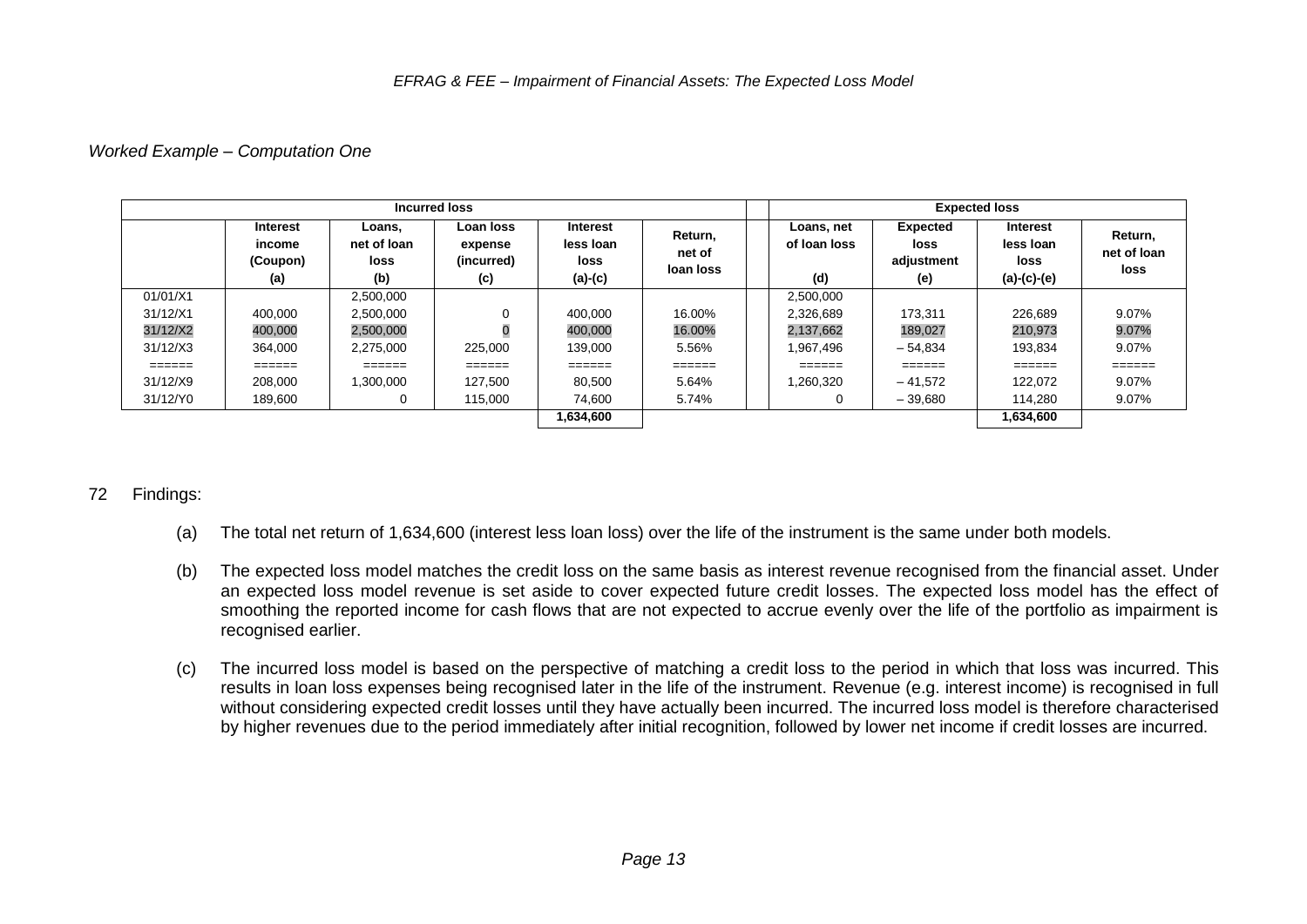# *Worked Example – Computation Two*

73 Assume the same facts as for Computation One, but that on 31/12/X2, there is a loss event and management expects that an additional 100 loans will default in X3, and after X3 the default rate continues at 9%.

| Incurred loss           |                                              |                                      |                                           |                                                   |                                | <b>Expected loss</b>              |                                              |                                                       |                                |
|-------------------------|----------------------------------------------|--------------------------------------|-------------------------------------------|---------------------------------------------------|--------------------------------|-----------------------------------|----------------------------------------------|-------------------------------------------------------|--------------------------------|
|                         | <b>Interest</b><br>income<br>(Coupon)<br>(a) | Loans.<br>net of loan<br>loss<br>(b) | Loan loss<br>expense<br>(incurred)<br>(c) | <b>Interest</b><br>less Ioan<br>loss<br>$(a)-(c)$ | Return,<br>net of<br>loan loss | Loans, net<br>of loan loss<br>(d) | <b>Expected</b><br>loss<br>adjustment<br>(e) | <b>Interest</b><br>less Ioan<br>loss<br>$(a)-(c)-(e)$ | Return,<br>net of loan<br>loss |
| 01/01/X1                |                                              | 2,500,000                            |                                           |                                                   |                                | 2,500,000                         |                                              |                                                       |                                |
| 31/12/X1                | 400.000                                      | 2,500,000                            |                                           | 400.000                                           | 16.00%                         | 2.326.689                         | 173.311                                      | 226,689                                               | 9.07%                          |
| 31/12/X2                | 400,000                                      | 2,500,000                            | 250,000                                   | 150,000                                           | 6.00%                          | 1,900,576                         | 176,113                                      | $-26.113$                                             | (1.12)%                        |
| 31/12/X3                | 324.000                                      | 2,025,000                            | 225.000                                   | 99,000                                            | 4.40%                          | 1,748,900                         | $-73.335$                                    | 172.335                                               | 9.07%                          |
| $=$ $=$ $=$ $=$ $=$ $=$ |                                              | ______<br>======                     | $=$ $=$ $=$ $=$ $=$ $=$                   | ======                                            | ======                         | ======                            | $=$ $=$ $=$ $=$ $=$ $=$                      | ======                                                | ======                         |
| 31/12/X9                | 184.800                                      | 1.155.000                            | 112,500                                   | 72.300                                            | 5.70%                          | 1.119.398                         | $-36.127$                                    | 108.427                                               | $9.07\%$                       |
| 31/12/Y0                | 168,400                                      |                                      | 102,500                                   | 65,900                                            | 5.71%                          |                                   | $-35.602$                                    | 101.502                                               | 9.07%                          |
|                         |                                              |                                      |                                           | 1,264,100                                         |                                |                                   |                                              | 1,264,100                                             |                                |

# 74 Findings:

- (a) The additional defaults (change in expectations) alter the expected cash flows from the entire portfolio. An adjustment is necessary in X2 to increase the estimate of defaults and restate the net carrying amount of the loans to the new expected cash flows, discounted at the original 9.07 percent.
- (b) The expected cash flow approach reports a net loss as a result of the revised estimate in year X2, while the incurred loss approach still reports a net positive amount. That is a consequence of continuing to discount the revised cash flows at the originally computed 9.07 percent effective rate.
- (c) If the revised cash flows were discounted at the new inherent rate in the carrying amount and remaining cash flows (about 7.36 percent), the expected cash flow approach would not report a net negative amount in year X2.
- (d) While the expected loss model is generally more conservative, in X2 it results in similar volatility in the income statement due to the change in circumstances and so, in this example, is as volatile as the incurred loss model when expectations change. This might contrast with a dynamic or through-the-cycle model in which the additional loss in X2 would typically be offset by a release of provisions established in previous periods to cover such unforeseen events, regardless if caused by idiosyncratic or systemic reasons.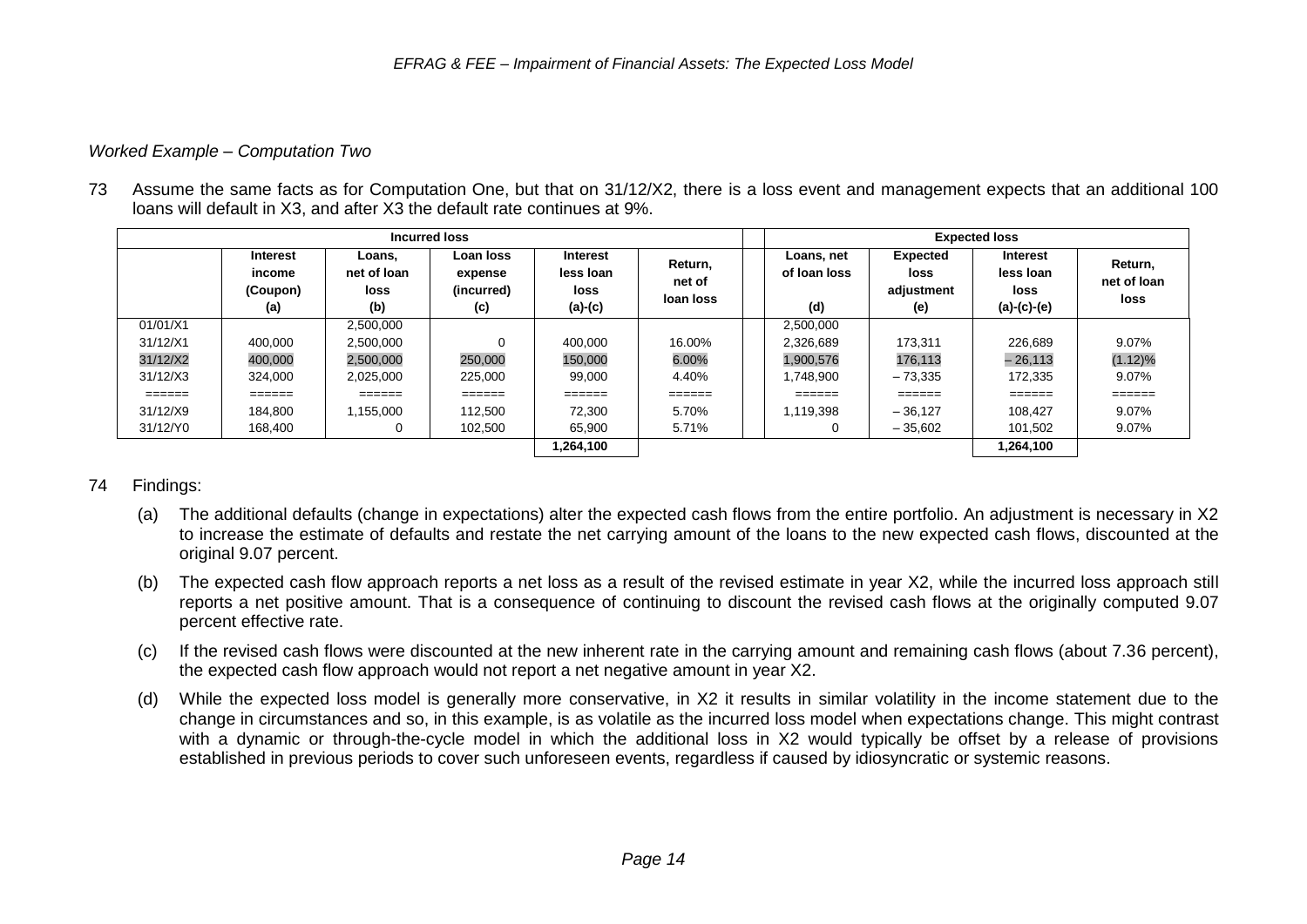#### **Model Communication (What does the Expected Loss model tell us?)**

#### *Does the Expected Loss Model Provide Useful Information*

- 75 In terms of users of financial statements, the information provided by the expected loss model is generally seen to provide more relevant information since it treats credit loss (impairment) on a consistent basis as revenue recognition. In addition, the results of the model will more closely reflect current economic conditions at the reporting date i.e. it will reflect management expectations at that point in time.
- 76 In terms of financial institutions, the expected loss model is considered to be more in line with the economics of lending businesses (i.e. expected credit loss information taken into account when granting a loan are also considered for the purposes of impairment) and therefore more useful to users of a financial institution's financial statements. However, these point-in-time estimates shall take into account the entity's current best estimates of the development of the economic cycle throughout the lifetime of the assessed loan or throughout the duration of the relevant loan portfolio.
- 77 However, increased relevance needs to be considered in the context of operational complexity. In assessing whether to adopt the expected loss model for impairment, consideration of whether the operational costs of implementation by preparers is outweighed by the benefits to users would be necessary. Furthermore, the expected loss model results in an increase in the use of management judgement required to calculate the amortised cost of financial assets. Concerns have been raised that an increase in the reliance on management judgement to estimate future cash flow may reduce the reliability of amortised cost information in the financial statements and may make auditing of such information more difficult.

#### *Gains and losses arise as forecast cash flows change (not market moves)*

- 78 As discussed earlier in the paper, market estimates of future cash flows are not necessarily reflected in management's estimates of those cash flows. Use of the expected loss model does not result in fair value movements in credit spreads being automatically reflected in profit or loss. However, the market price of an entity's credit may indirectly be used to determine whether there has been a change in loss expectations similarly as credit ratings are used for such internal estimates.
- 79 The expected loss model as proposed by the IASB discounts all expected cash flows at the original effective interest rate, not current market rates (credit, liquidity and interest) which means that gains and losses arise as forecast cash flows change, not interest rates, liquidity or credit spreads. This better matches the principle of how revenue (e.g. interest) is recognised on instruments held at amortised cost.
- 80 To the extent that initial expectations remain unchanged, loss recognition is less volatile since estimated credit spreads are deducted from interest income. Part of the interest payment received is used to reduce the carrying amount of the financial asset. This is (or should be) consistent with the way in which the financial asset was originally valued on initial recognition. It might be regarded as somewhat countercyclical (or perhaps cycle-independent) in the sense that income is restricted, and financial asset carrying amounts reduced, in good years as well as bad.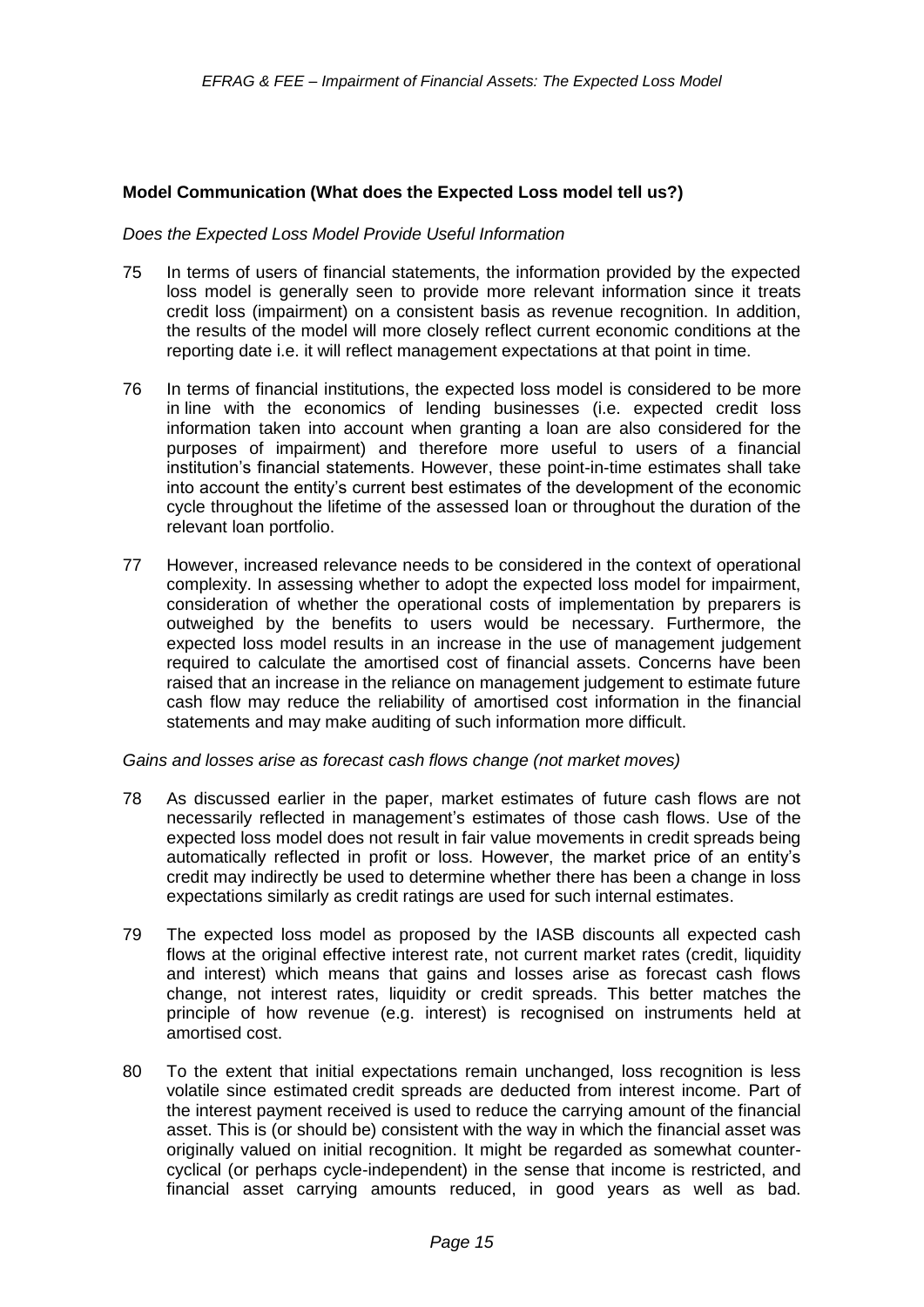Furthermore, financial assets recognised in a bad year will include higher initial credit spreads accruing these effects over a longer time-span.

81 However, the expected loss model will result in income volatility, in particular when estimates change. Where estimates change because of changes in inputs that have wide-ranging impact, for example management's economic outlook, adjustments to expected cash flows and hence the impact on profit and loss could be material. Therefore, significant impairment adjustments will result from management's change in view of expected cash flows (e.g. economic outlook and/or relevant general economic cycle forecasts).

#### *Losses are front-loaded but not upon initial recognition*

- 82 Expected loss model front-loads the loss recognition compared to the current incurred loss model by reducing revenue margins from the first day that margin is accrued. To the extent that expectations are revised downwards, new expected losses are recognised before they are incurred.
- 83 However, this is not to be confused with initial recognition of losses. Unlike some through-the-cycle approaches, the expected loss model does not result in losses being recognised upon initial recognition, unless there has been a change in the expectations from the time the contractual terms were agreed and the time the financial asset is recognised. Measurement of financial instruments at initial recognition under IFRS is outside the scope of the expected loss model since all financial instruments are recognised initially at fair value. Generally, the price at which an entity acquires or issues a financial asset already incorporates management's best estimate of future cash flows including expected cash flow losses at that point in time.

#### *Gains are recognised when expectations are revised upwards*

84 To the extent that cash flow expectations are revised upwards, gains will be recognised immediately as a catch-up of previously unrecognised interest income. This mirrors the recognition pattern for losses recognised when expectations are revised downwards. Negative impairment charges may seem counter-intuitive, and there might be calls that such gains should be restricted in some way, perhaps by limiting changes to the amount of previous downward changes in estimates or being spread forward to maturity on the basis of a revised expected interest rate. However these proposals would seem inconsistent with the way impairment losses are recognised under the expected loss model and consistently the Exposure Draft requires full recognition of these gains as cash-flow estimates are revised upwards.

#### *Results of the Expected Loss model are pro-cyclical (not through-the-cycle provisioning)*

85 Through-the-cycle provisioning can mean several things, but some see key difference to both the incurred and expected loss models is that losses would be recognised on contracts that have not yet been entered into at the balance sheet date. Through-the-cycle models are based on the consideration that existing portfolios of financial assets will be prolonged or replaced with similar instruments when they contractually mature. Through-the-cycle provisioning makes sense only for financial assets that are in existence at least through the estimated length of the economic cycle. This would be the case for many mortgage loans, loans granted to finance long term investments of corporates or long term bonds issued by States. However, this is more an exception than a rule since the average duration of most loan and receivables portfolios is significantly shorter than the economic cycle.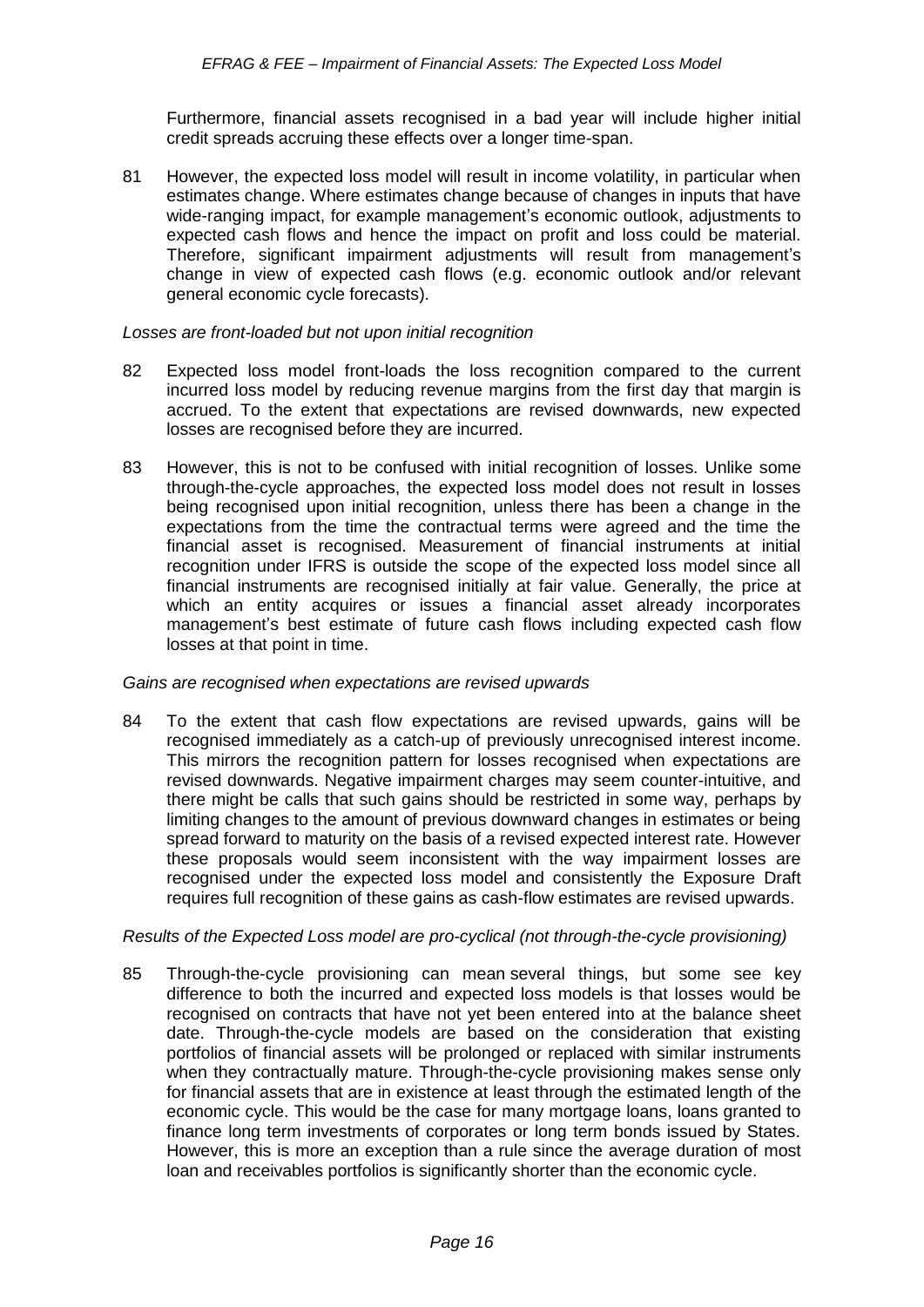- 86 Standard-setters are unlikely to accept creating provisions (withholding profit) for future transactions and events which may or may not occur. Recognising losses on 'expected assets' would be inconsistent with accounting frameworks which are based on present rights and obligations and fairly reflecting performance in the current reporting period. Provisions or reserves for future losses on future assets would therefore, from a technical accounting perspective, have to be dealt with as reserves within equity and not as liabilities affecting profit or loss.
- 87 The expected loss model only applies to financial assets existing at the balance sheet date. As a result, the model does not reduce the volatility of the loan portfolio value and related earnings during an economic cycle since the loss expectations take into account the part of the economic cycle from the date of assessment to maturity of the loan. In reality, financial results do objectively worsen in an economic downturn in a way similar to the rise in unemployment rates. Therefore the increase in impairment losses resulting from applying the expected loss model through an economic downturn is arguably a faithful representation of current conditions.

# **Implementation**

- 88 For many reporting entities including financial institutions, insurance companies and non-financial companies implementing an expected loss model could represent a significant operational challenge.
- 89 To address these concerns the Exposure Draft proposes to allow reporting entities to use practical expedients in calculating amortised cost, if the overall effect is immaterial and the expedient is consistent with the following principles:
	- (a) The calculation incorporates the effect of time value of money (except for cash flows relating to short-term receivables if the effect of discounting is immaterial);
	- (b) The calculation includes all expected cash flows for all of the remaining life of the financial instrument (not only for some part of the remaining maturity); and
	- (c) The calculation results in a present value that equals the initial measurement of the financial instruments.
- 90 This concession should allow many entities (in particular non-financial entities) to lessen the burden of applying the expected loss model. However application issues will still arise.

# *Application*

- 91 In theory to apply the expected loss model, reporting entities could utilise their systems that already compute and apply the effective interest rate to their financial assets held at amortised cost. However, in practice many reporting entities may not have calculated an effective interest rate under IAS 39, i.e. utilising an exemption for trade receivables or by using a straight-line amortisation as a proxy for an effective interest rate.
- 92 Where entities did calculate an effective interest rate (or used a straight-line proxy) two systems would be maintained, one that keeps a track of contractual cash flows (e.g. for reporting account balances to customers, keeping track of cash payments, reporting to tax authorities etc) and another to report the effective interest rate and

<sup>&</sup>lt;sup>19</sup> Paragraph B15 of the Exposure Draft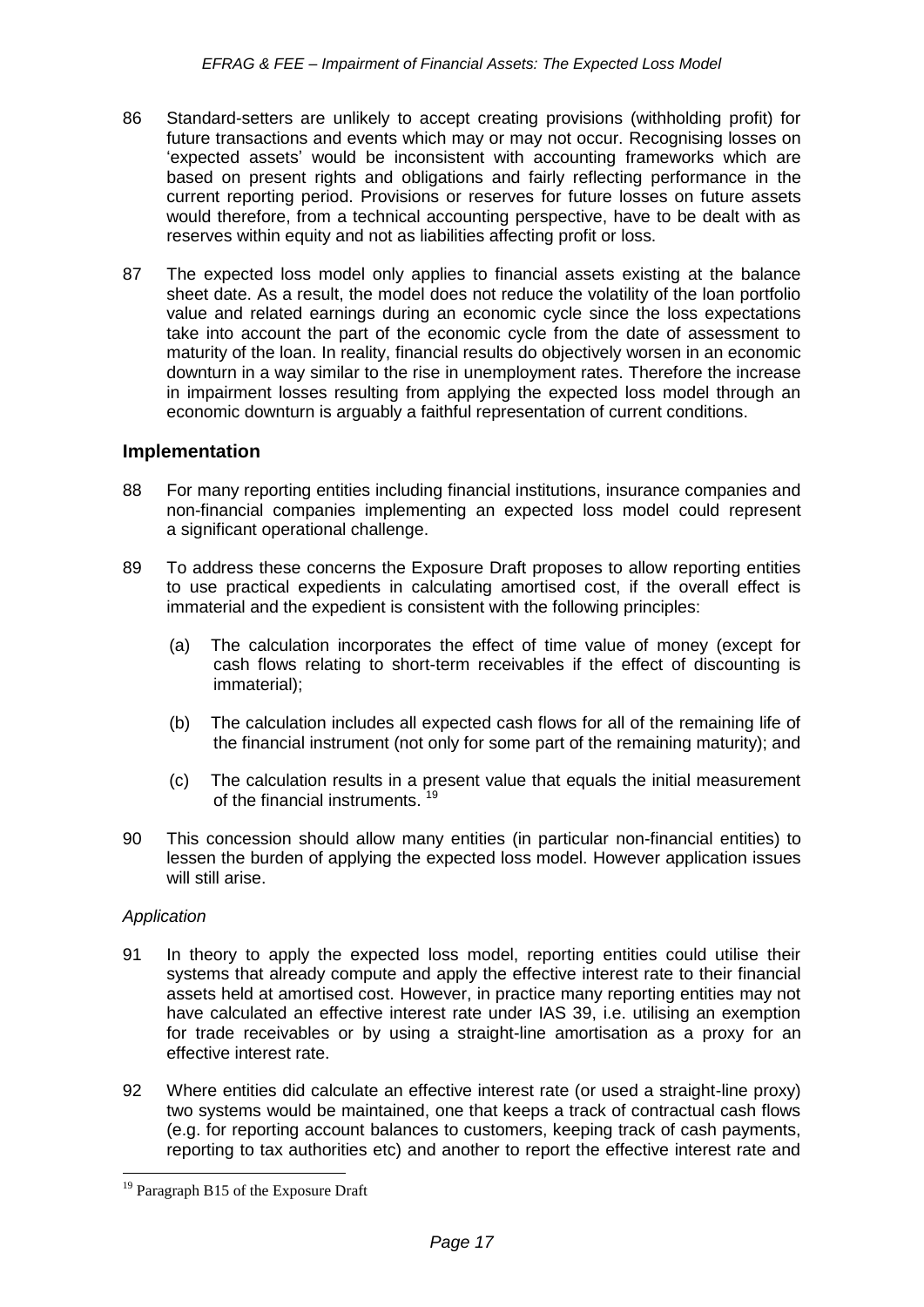carrying amounts for accounting purposes. Under the expected loss model, it is likely that a separate expense/income item would be kept for expected credit losses as well as similar items for fees, prepayment and other upfront costs, that are then spread over the life of the loan or receivable.

- 93 The separate expense/income item would need to be periodically adjusted from updates from the credit risk systems (e.g. credit downgrades or changes in model parameters). These credit risk systems would provide consistent input from pricing to management, regulatory and financial reporting.
- 94 Data used for prudential reporting should come from the same source as data for financial reporting.
- 95 The expected loss model will require an adjustment to the currently required effective interest rate computation to take account of any change in expected credit loss expectations. Variable rate loans present an additional operational burden since the calculation of the effective interest rate under an expected loss model will become more complex as it could require changing the net effective interest rate at each change in either interest or credit loss expectations.
- 96 In addition, since the effective interest rate calculation will be more complex under the expected loss model, entities may have to introduce changes to front-end accounting systems. This will be very costly and may take a considerably long time to implement.

#### *Calculating the Expected Credit Losses*

- 97 Financial institutions could potentially use existing models developed for the impaired loans under the incurred loss model to calculate the net present value of expected cash flows discounted at the historical effective interest rate.
- 98 As stated above, what may represent a challenge for many entities is the availability and extrapolation of historical data needed to calculate those credit losses. The reliability of data will also need to be considered.

#### *Transition*

- 99 Generally retrospective application is required on implementation of a new standard under IFRS. In this context transitioning from an incurred loss model to an expected loss model could be operationally challenging since retrospectively determining what would have been the credit loss expectations in the past could present significant difficulties.
- 100 Assessments would need to involve cash flow expectations for comparative periods and therefore any transition arrangements need to minimise the use of hindsight.
- 101 In light of these the concerns, the Exposure Draft proposes neither a fully retrospective or prospective transition. Instead it requires that an entity adjust the effective interest rate on existing financial assets to approximate the rate that would have been determined at inception using the expected cash flow approach. $^{20}$

<sup>&</sup>lt;sup>20</sup> Paragraphs 24-27 of the Exposure Draft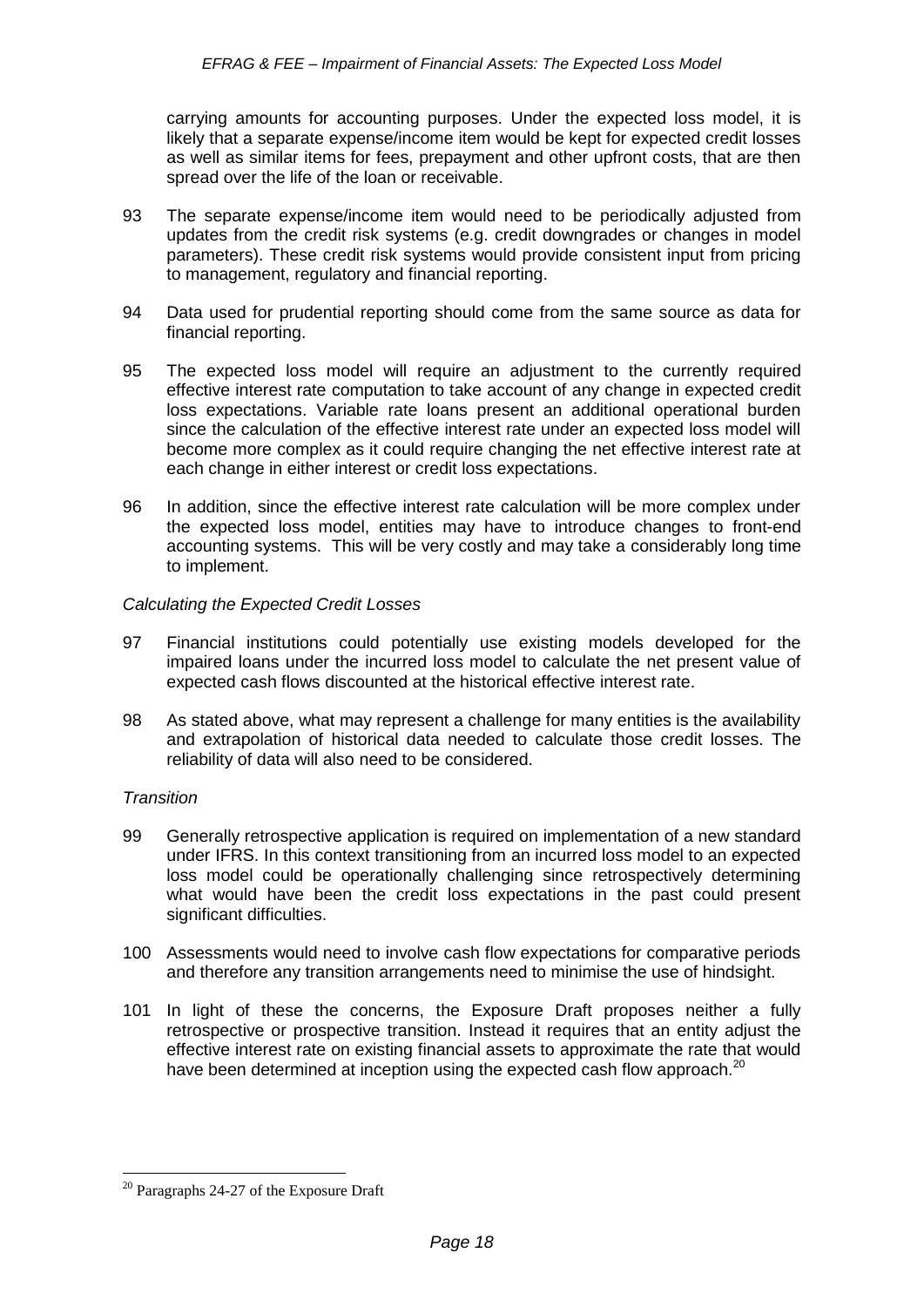# **Presentation**

- 102 Prima-facie it seems that interest margins would be hit by the reduced effective interest rate. That is, the interest margin will be a net amount, incorporating the recognised revenue (e.g. interest accruals) being reduced by a periodical charge representing expected credit losses. It may be that users would like to see the components of this net interest margin, either on the face of the statement of comprehensive income or in the notes to the financial statements. The disaggregated presentation proposed by the Exposure Draft<sup>21</sup> requires entities to recognise interest income first on a gross basis, then to deduct the expected loss adjustment from the interest margin to report net interest revenue. Adjustments from changes in cash flow estimates are reported as a separate line item on the face of the statement of comprehensive income. Such disaggregation may add an additional layer of complexity for preparers and therefore would need to be considered in terms of costs/benefits. In the notes to the financial statements, credit loss estimates also need to be separately disclosed from, for example, other adjustments of expected cash flows such as changing prepayment expectations.<sup>22</sup>
- 103 Accordingly the face of the statement of comprehensive income will include the following line items:
	- (a) Contractual interest revenue;
	- (b) Allocation of initial expected credit losses;
	- (c) Net interest revenue (calculated as (a) minus (b) above);
	- (d) Effect of changes in expectations (credit and others such as prepayments); and
	- (e) Interest expense.

# **Disclosures**

104 The disclosures proposed in the Exposure Draft focus on two aspects: expected credit losses and quality of financial assets held at amortised  $cost.^{23}$  The disclosures can be summarised as follows:

*Expected credit losses disclosures*

- 105 It is proposed that the following expected credit loss disclosures would be required:
	- (a) Allowance account
	- (b) Estimates and changes in estimates
	- (c) Loss triangle
	- (d) Others

Paragraph 13 of the Exposure Draft

<sup>22</sup> Paragraph 18 of the Exposure Draft

<sup>&</sup>lt;sup>23</sup> Paragraphs 14-22 of the Exposure Draft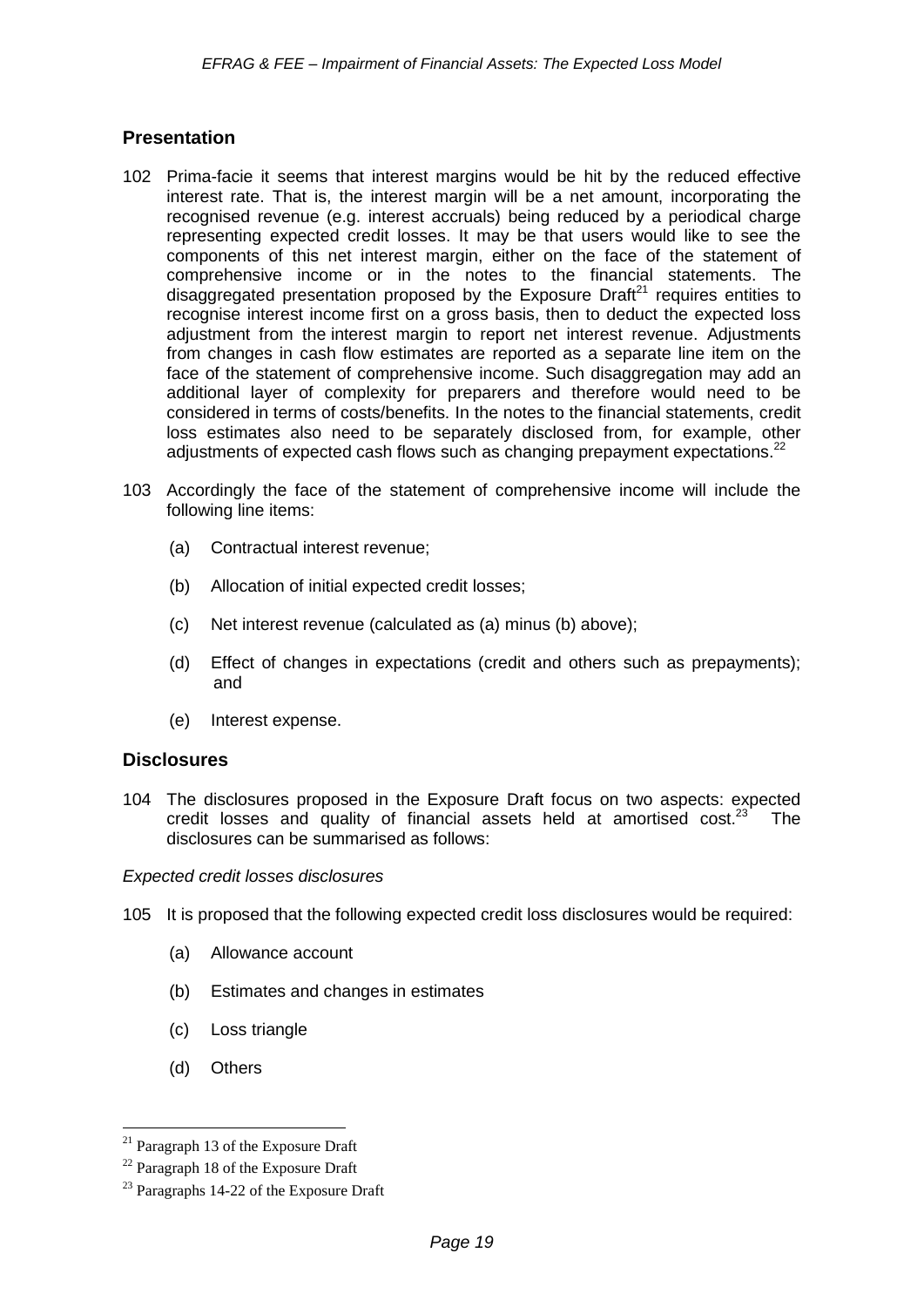#### *Quality of assets*

- 106 It is proposed that the following disclosures about the quality of an entity's financial assets held at amortised cost would be required:
	- (a) Reconciliation in changes in non-performing assets
	- (b) Origination and maturity (vintage) information

The exposure draft also requires disclosure of stress tests where these are used to manage risk.

The disclosure requirements are significantly more extensive than under the current model

# **Comparison with Other Impairment Models**

#### *Incurred Loss Model*

107 The key difference between the expected loss model and the incurred loss model is when credit losses are recognised. Under the incurred loss model, credit losses are recognised only when those losses have been "incurred", that is, there is evidence that the losses are probable and measurable. Under the expected loss model future expected credit losses form part of an initial determination of the effective interest rate, resulting in expected credit losses being recognised as a reduction of the interest accrual. Additional "impairment" adjustments to the carrying amount of the asset are made as future expectations about future credit losses change. This is a continuous re-estimation and does not rely on the "incurred trigger" of the incurred loss model. However, immediately after the loss event, the requirements to estimate loss outcomes under the two models are identical and existing systems could therefore be used to capture impairments from that point.

#### *Dynamic Provisioning*

- 108 Some forms of through-the-cycle provisioning requires reporting entities to recognise a "dynamic provision" (a general provision in addition to specific provisions) that provides for expected losses on credit expectations through an economic cycle. As an economic cycle is mostly longer than most loans and receivables, the provision will result in losses being held against financial assets that do not yet exist. The provision is calculated based on a set formula, using historical data that covers a full economic cycle and it envisages that relevant authorities (e.g. the local prudential regulator) will set the formula, and supply the data.
- 109 The dynamic provisioning model results in "day-one" and 'before day-one" losses since reporting entities are required to build-up the general provision immediately once they grant a new loan (although this loan is under current IAS 39 requirements recognised at fair value) and even in respect of loans that have not yet been granted. Under the expected loss model the losses expected at inception are spread over the period to maturity.
- 110 It is expected that relevant entities will be required to build up the dynamic provision in good times (when bad loans are granted) and use the dynamic provision during a downturn to cover the increase in losses occurring at that time. The effect is counter-cyclical.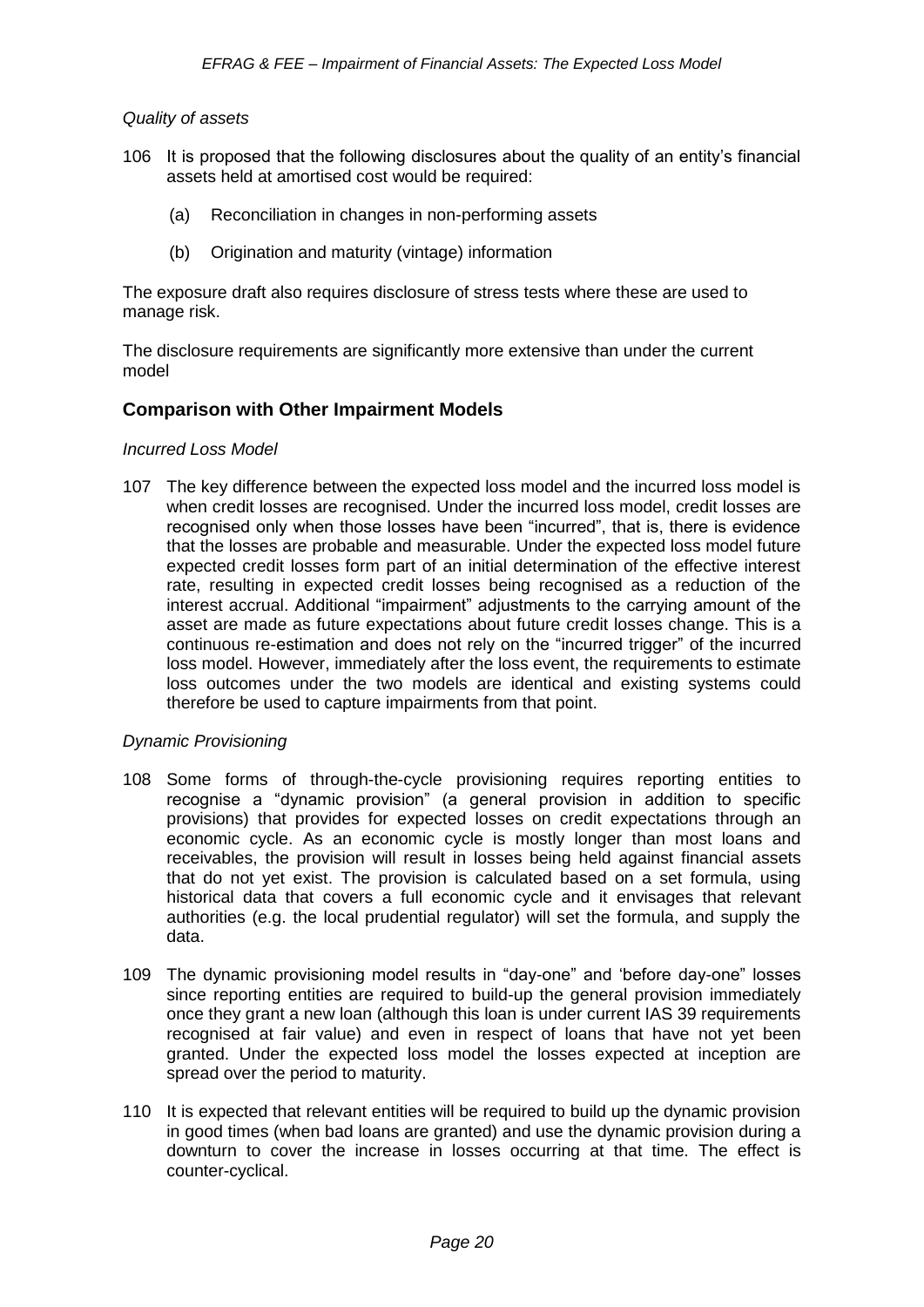- 111 The expected loss model is applied only to financial assets held by an entity at the reporting date. For financial assets held at amortised cost that will mature prior to the end of the current economic cycle, the expected loss model will generally be less pro-cyclical than the incurred loss model, as credit loss expectations will reflect current expectations about those assets held at that point to their maturity prior to the end of the economic cycle. The estimate therefore is generally not impacted by management's estimate on where in the cycle the reporting entity is.
- 112 The dynamic provisioning model would create day-one losses on inception of any new loan, unless the expected loss is above average losses and the provision is released/utilised (see paragraph 114). Initial recognition of loans and receivables under IFRS is at fair value, so any model which requires recognition of a day-one loss would conflict with the measurement standard. It would also be very difficult to define in the accounting policies, disclosed in the notes, what the actual measurement basis of a loan at inception is.
- 113 In addition, the expected loss model relies on management's estimates of future cash flows, and it is left to an entity to determine the methodology and the data used to support that estimation. Back-testing will be required to ensure the appropriateness of this methodology. The dynamic provisioning model is usually based on industry averages determined by the regulator, thus reflecting the systemic risks rather than specific idiosyncratic risks of the reporting entity.
- 114 The model is unclear regarding the critical question of when the dynamic provision is to be released/utilised. Although this is a key consideration also for prudential reporting, it is fundamental for financial reporting. If the model is not transparent and allows hiding worsening of a loan portfolio of the reporting entity, which would be the case of most automatic release triggers, it would be unacceptable for financial reporting. If the release/utilisation would be based on a regulatory decision, it is unclear on what factors such decision would be based.

# *Fair Value-based Impairment Approach*

- 115 In a fair value based impairment approach, an entity would recognise impairment losses on a financial asset held at amortised cost to the extent that the fair value of that asset is less than its carrying amount. Fair value would include credit and noncredit related changes in fair value i.e. using market based values and discount rates. It is envisaged that a fair value-based impairment approach would incorporate a "trigger" of some sort, since automatic adjustments in fair value movements would seem contrary to carrying a financial asset at amortised cost, although the measurement principle at the lower of cost and market value has already been used in the past. However, this model would be very volatile and clearly pro-cyclical, although not as much as a full fair value model.
- 116 Under the expected loss an impairment loss would be based only on changes in expected cash flows due to changes in an entity's expectations about future credit losses, discounted at the original effective interest rate.

# *Summary Table of Impairment Models*

117 The following table summarises the above models against the expected loss model.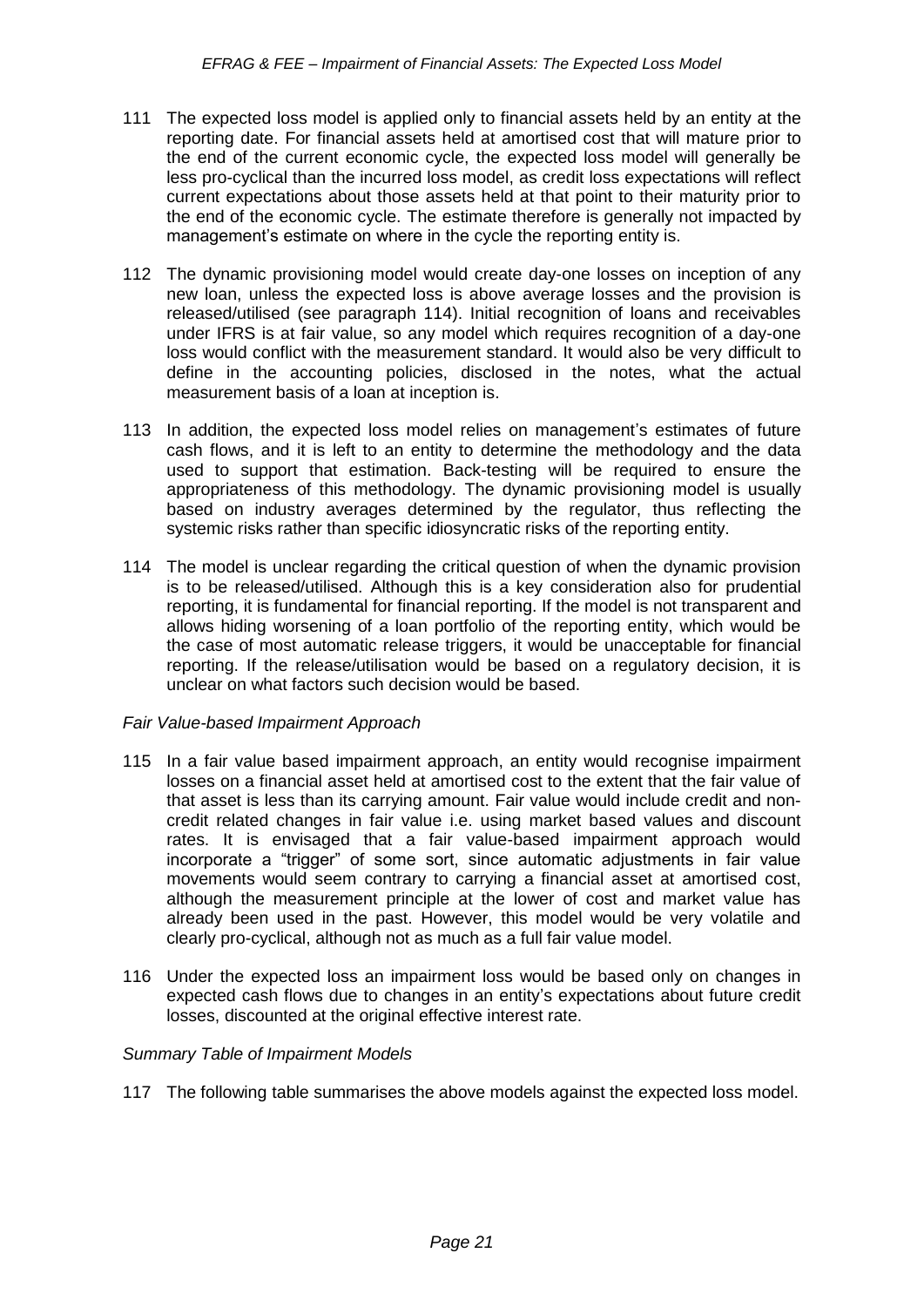| Approach                                                         | <b>Incurred Loss Model</b>                                                                                                                                                                                     | <b>Expected Loss Model</b>                                                                                                                                                                         | Fair value-based Model                                                                                                             | Dynamic provisioning                                                                                                                              |  |
|------------------------------------------------------------------|----------------------------------------------------------------------------------------------------------------------------------------------------------------------------------------------------------------|----------------------------------------------------------------------------------------------------------------------------------------------------------------------------------------------------|------------------------------------------------------------------------------------------------------------------------------------|---------------------------------------------------------------------------------------------------------------------------------------------------|--|
| Topic                                                            |                                                                                                                                                                                                                |                                                                                                                                                                                                    |                                                                                                                                    |                                                                                                                                                   |  |
| Initial determination of<br>the effective interest<br>rate (EIR) | Based on initial measurement<br>and expected (contractual)<br>cash flows (but ignoring<br>future credit losses)                                                                                                | Based on initial measurement<br>$\bullet$<br>and expected cash flows<br>(including future credit losses)                                                                                           | Based on initial measurement<br>$\bullet$<br>and expected cash flows<br>(including future credit losses)                           | Based on credit risks<br>$\bullet$<br>over the full economic<br>cycle (can relate to<br>assets not yet held)                                      |  |
| Trigger for<br>impairment test                                   | Required; indicator-based<br>(i.e. evidence to support loss<br>has been incurred)                                                                                                                              | No trigger<br>$\bullet$<br>(continual re-estimation of<br>expected cash flows)                                                                                                                     | Both indicator and value-<br>$\bullet$<br>based possible<br>Trigger is likely to be required<br>$\bullet$                          | Agreed rules and<br>$\bullet$<br>automatic triggers for<br>build-up and release<br>of the provision                                               |  |
| Measurement of<br>revised carrying<br>amount                     | Expected cash flows<br>$\bullet$<br>reflecting incurred losses<br>discounted at the original EIR<br>(for fixed rate instruments)<br>No market adjustments<br>$\bullet$<br>No future credit losses<br>$\bullet$ | Continuously updated expected<br>cash flows reflecting expected<br>losses discounted at the original<br>EIR (for fixed rate instruments)<br>No market adjustments<br>Includes future credit losses | Fair value (if less than carrying<br>amount)<br>Including credit related<br>$\bullet$<br>changes (e.g. liquidity) in fair<br>value | Formula driven,<br>creating day-one<br>losses.<br>Competent authority to<br>$\bullet$<br>determine parameters                                     |  |
| Reversals and related<br>gains                                   | reversals required if triggered<br>by event after recognition of<br>impairment loss<br>up to amortised cost<br>$\bullet$                                                                                       | automatically by adjusting the<br>$\bullet$<br>expected cash flows (no trigger<br>required)<br>upper limit is the full contractual<br>cash flows discounted at the<br>original EIR                 | reversals possible<br>$\bullet$<br>could be based on triggers or<br>$\bullet$<br>value recovery only                               | Declines in the<br>provision shall be<br>reflected as a value<br>adjustment<br>(recognised in P&L to<br>offset losses in an<br>economic downturn) |  |

The following table has been adapted from one presented to the IASB at its meeting in May 2009<sup>24</sup>:

<sup>&</sup>lt;u>.</u> <sup>24</sup> IASB Agenda Paper 5D *Comparison between possible impairment approaches*, May 2009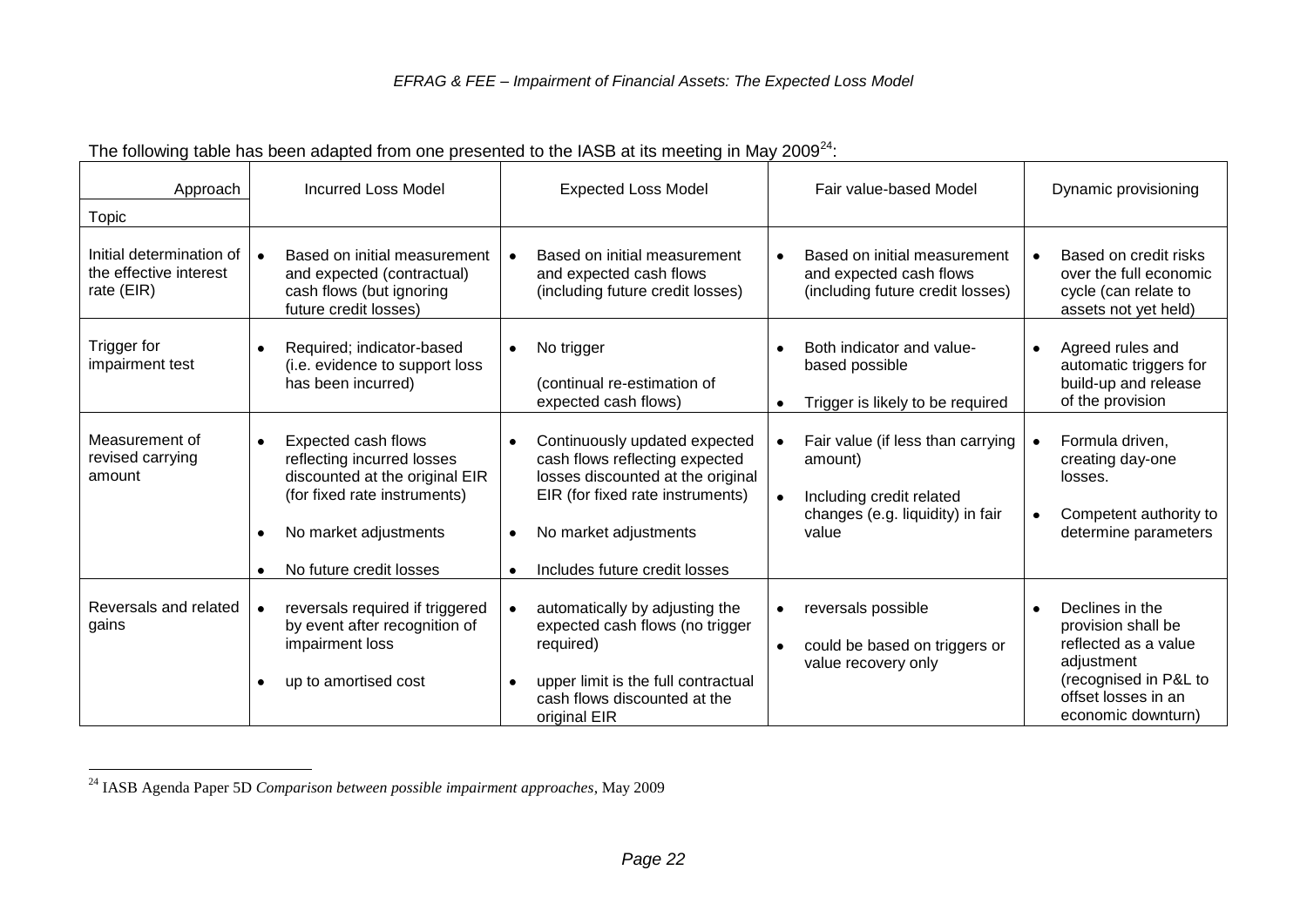# **APPENDIX A**

# **TERMS AND DEFINITIONS (for the purpose of this paper)**

#### **Amortised Cost**

Amortised cost is a cost-based measurement of a financial instrument that uses amortisation to allocate interest revenue or interest expense. It is the amount at which the financial asset or financial liability is measured at initial recognition minus principal repayments, plus or minus the cumulative amortisation using the effective interest method of any difference between the initial amount and the maturity amount, and plus or minus any addition or reduction from the effect of revising estimates of expected cash flows (e.g. regarding prepayments or uncollectibility) at each measurement date.<sup>8</sup>

#### **Dynamic Provisioning**

A form of through-the-cycle provisioning, dynamic provisioning is a countercyclical measure for timely capturing of *expected* losses at loan inception due to inherent credit risks. It can be differentiated from countercyclical capital approaches that provide a capital buffer for unexpected losses in equity. The result is a build up provisions for credit risks on debt instruments during good times (when bad loans are granted) and use of the dynamic provision during a downturn to cover all or some of the occurred losses.

#### **Effective Interest Method**

Is a method of calculating the amortised cost of a financial asset or a financial liability (or group of financial assets or financial liabilities) that uses the effective interest rate.<sup>26</sup>

#### **Effective Interest Rate**

The effective interest rate is the rate that (or spread that, in combination with the interest rate components that are reset in accordance with the contract,) exactly discounts estimated future cash payments or receipts through the expected life of the financial instrument (or shorter if relevant). The calculation includes all fees and points paid or received between parties to the contract that are an integral part of the effective interest rate, transaction costs, and all other premiums or discounts. $25$ 

#### **Expected Loss Model**

1

Model for determining the timing and measurement of impairment of financial assets held at amortised cost where an entity's estimate of future expected credit losses is recognised as an adjustment to the contractual effective interest rate at loan inception and throughout its existence.

#### **Fair-value based approach to impairment**

Model for determining the timing and measurement impairment on financial assets held at amortised cost when the fair value of a financial asset is less than its carrying amount. Fair value measurement would include credit and non-credit related changes in fair value i.e. using market based values and discount rates and recognition would be subject to triggers.

 $25$  Based on Appendix A and paragraph B1 of the Exposure Draft